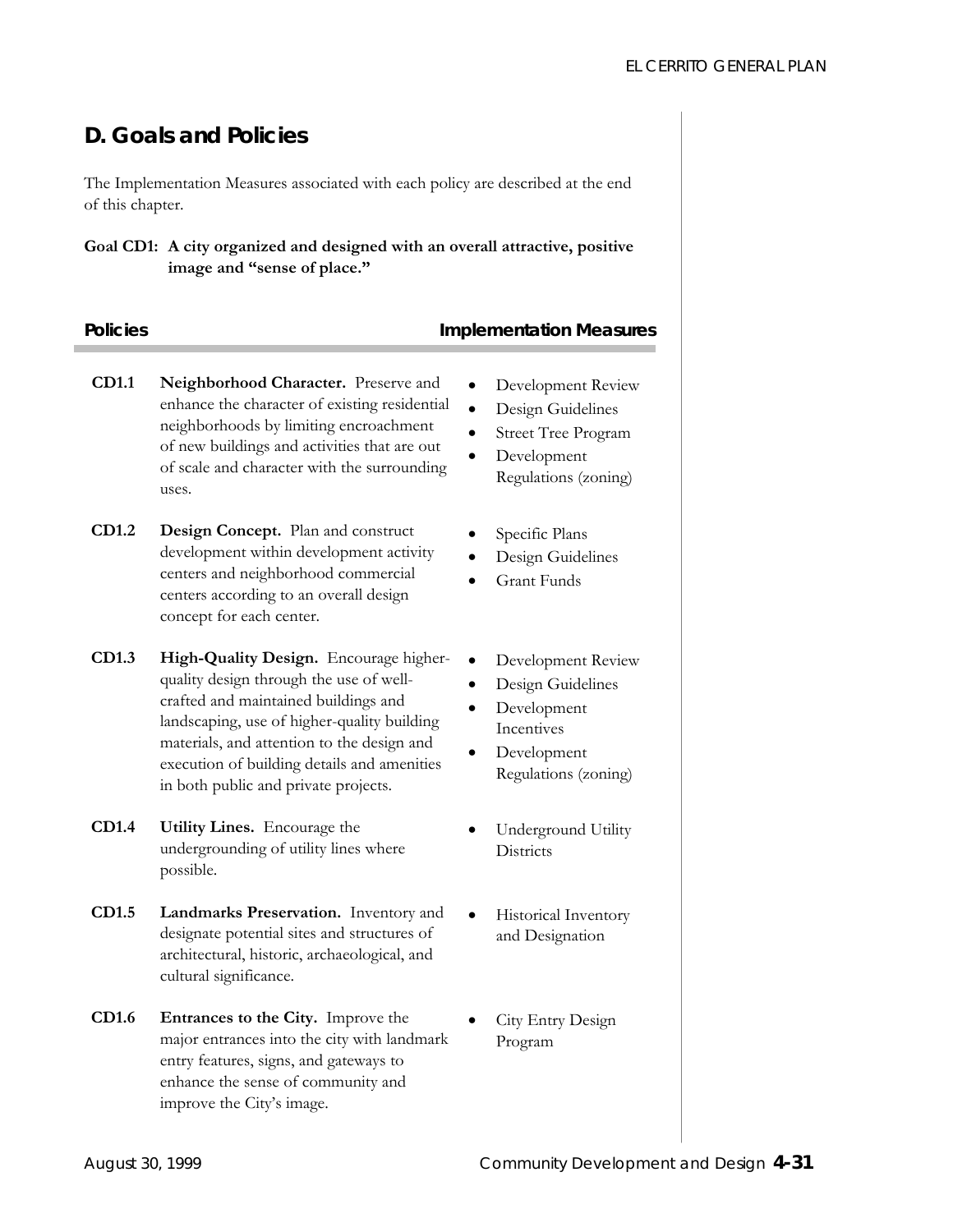| CD1.7           | Views and Vistas. Preserve and enhance<br>major views and vistas along major streets<br>and open spaces, providing areas to stroll<br>and benches to rest and enjoy views.                                                                                                                                                                                                                                                           | Development<br>Beautification<br>Program                | Regulations (zoning)                                                                                                   |                    |  |
|-----------------|--------------------------------------------------------------------------------------------------------------------------------------------------------------------------------------------------------------------------------------------------------------------------------------------------------------------------------------------------------------------------------------------------------------------------------------|---------------------------------------------------------|------------------------------------------------------------------------------------------------------------------------|--------------------|--|
| <b>CD1.8</b>    | Edges. Preserve and enhance El Cerrito's<br>well-defined edges along the hillside open<br>spaces, the eastern border along the<br>regional park, and the I-80 freeway.                                                                                                                                                                                                                                                               | Intergovernmental<br>Coordination<br>Development Review |                                                                                                                        |                    |  |
| CD1.9           | <b>Building Design.</b> A variety of attractive<br>images will be achieved by encouraging a<br>variety of building styles and designs,<br>within a unifying context of consistent<br>"pedestrian" scale along streets and<br>compatibility among neighboring land uses.                                                                                                                                                              |                                                         | Design Guidelines<br>Specific Plans                                                                                    | Development Review |  |
|                 | Goal CD2: A city with attractive, safe, and functional streets, parking areas,<br>and pedestrian walkways.                                                                                                                                                                                                                                                                                                                           |                                                         |                                                                                                                        |                    |  |
|                 |                                                                                                                                                                                                                                                                                                                                                                                                                                      |                                                         |                                                                                                                        |                    |  |
| <b>Policies</b> |                                                                                                                                                                                                                                                                                                                                                                                                                                      |                                                         | <b>Implementation Measures</b>                                                                                         |                    |  |
| CD2.1           | <b>Street Frontages.</b> Encourage street<br>frontages that are safe, by allowing<br>for surveillance of the street by<br>people inside buildings and<br>elsewhere, and are interesting for<br>pedestrians. Require buildings in<br>development centers and<br>neighborhood commercial centers<br>along San Pablo Avenue to be<br>directly abutting sidewalks, with<br>window openings and entries along<br>the pedestrian frontage. |                                                         | Specific Plans<br>Design Guidelines<br>Development Review<br>Development<br>Regulations (zoning)<br><b>Grant Funds</b> |                    |  |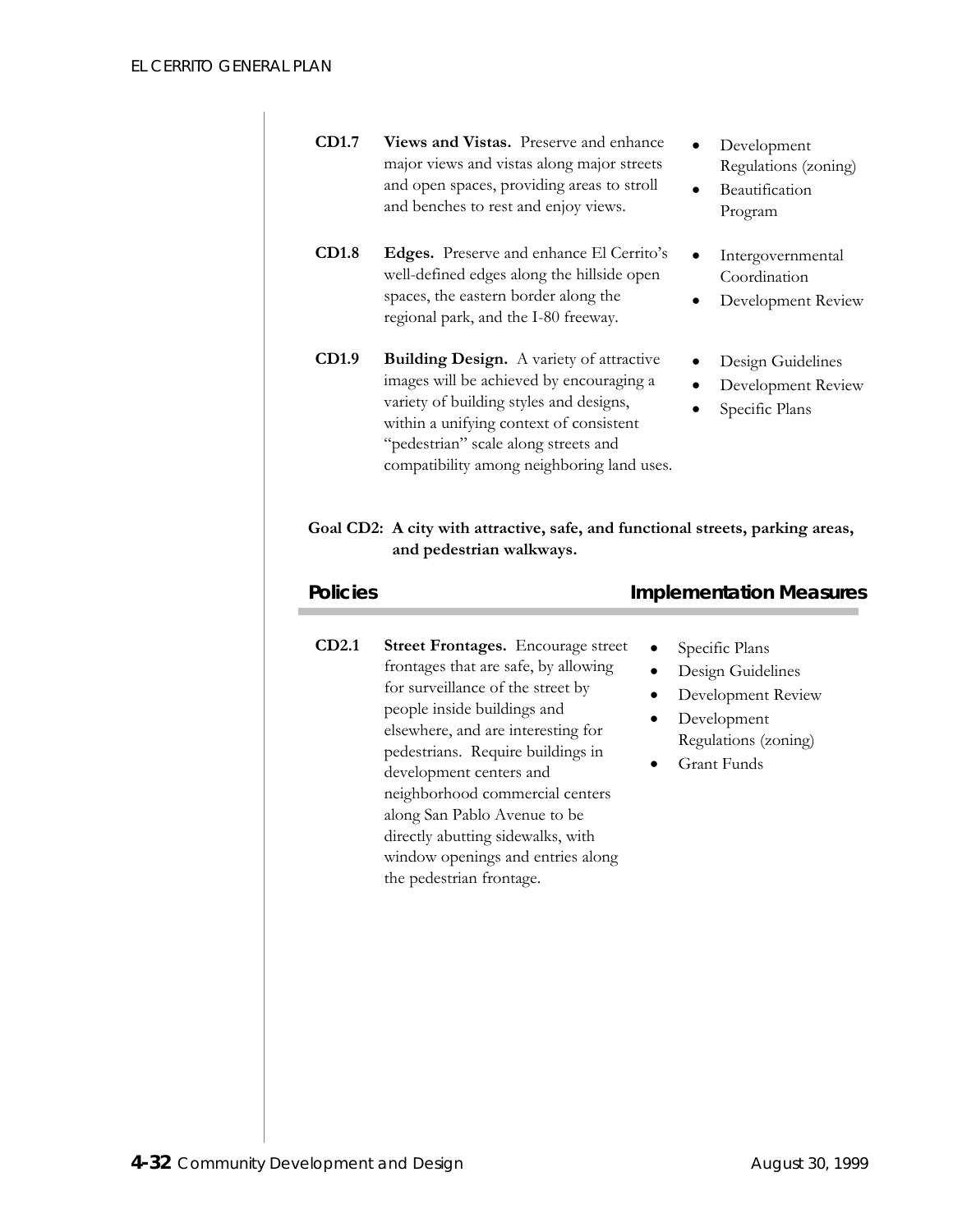**CD2.2 San Pablo Avenue.** Develop a design concept for San Pablo Avenue that includes street landscaping and improvements, and design guidelines that create an overall coordinated image and character of the street from north to south. Establish physical design standards for development in cooperation with Caltrans and, where required, subject to acceptance by Caltrans.

### **CD2.3 Streetscape Improvements.**

Maintain an active program of street tree planting and improved roadway landscaping through both public and private means. Design guidelines shall describe appropriate types of trees for commercial areas – to enhance the shopping experience rather than detract from it.

- **CD2.4 Multi-Modal Transportation**
	- **Network.** Ensure that streets, paths, and bikeways contribute to the system of a fully connected transportation network to all major destinations in the City. The design of these streets and pathways should encourage pedestrian and bicycle uses by being spatially defined by buildings, trees, lighting, and street furniture. Pedestrian and bicycle pathways and auto routes should be compatible.
- **CD2.5 Signs.** Scale and orient signs to both pedestrians and drivers along the street frontage. Building signs should be designed to fit within the scale and character of buildings.
- Design Guidelines
- Parking Districts
- Specific Plans

- Street Tree Program
- Design Guidelines
- Development Regulations (zoning)
- Capital Improvements Program
- Beautification Program
- Design Guidelines
- Street Tree Program
- Beautification Program

- Design Guidelines
- Sign Ordinance
- Development Review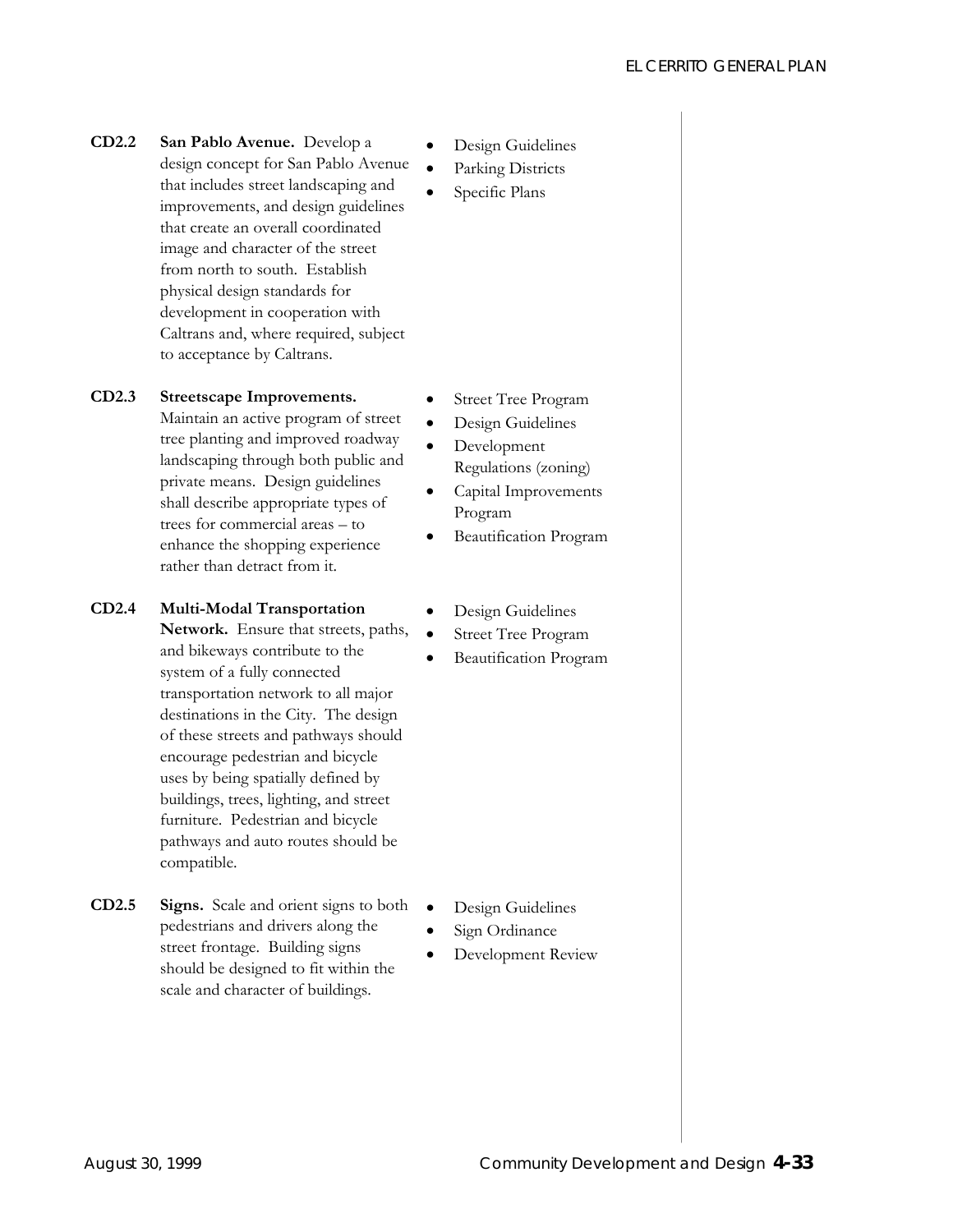| <b>CD2.6</b> Parking Layout. Encourage the |
|--------------------------------------------|
| development of common parking              |
| areas and common access for                |
| adjoining lots.                            |

- **CD2.7 Accessible Design.** Site and building design must meet basic accessibility needs of the community and not be exclusively oriented to those who arrive by car.
- **CD2.8 City Sidewalk and Pedestrian Walkways.** City streets and pedestrian walkways should be designed to be safe, accessible, convenient, comfortable, and functionally adequate at all times, including the design of pedestrian crossings, intersection design, sidewalk widths, street tree planting, street furniture, and signal timing.
- Design Guidelines
- Parking Districts
- Specific Plans
- Development Regulations (zoning)
- Design Guidelines
- Development Review
- Specific Plans
- Streetscape Improvement Program
- Street Tree Program
- Beautification Program
- Specific Plans
- Design Guidelines

# **Goal CD3: A city with attractive landscaping of public and private properties, open space, and public gathering spaces.**

| <b>Policies</b> |                                                                                                                                                                                                     | <b>Implementation Measures</b>                                        |
|-----------------|-----------------------------------------------------------------------------------------------------------------------------------------------------------------------------------------------------|-----------------------------------------------------------------------|
| CD3.1           | <b>Tree Preservation.</b> Preserve<br>existing significant trees and tree<br>groupings where possible. Replace<br>trees removed due to site<br>development.                                         | Development<br>Regulations (zoning)<br>Development Review             |
| CD3.2           | <b>Usable Open Spaces.</b> Require the<br>provision of usable open space in the<br>form of ground-floor patios, upper-<br>floor decks, and balconies, as well as<br>common recreational facilities. | Development<br>Regulations<br>Design Guidelines<br>Development Review |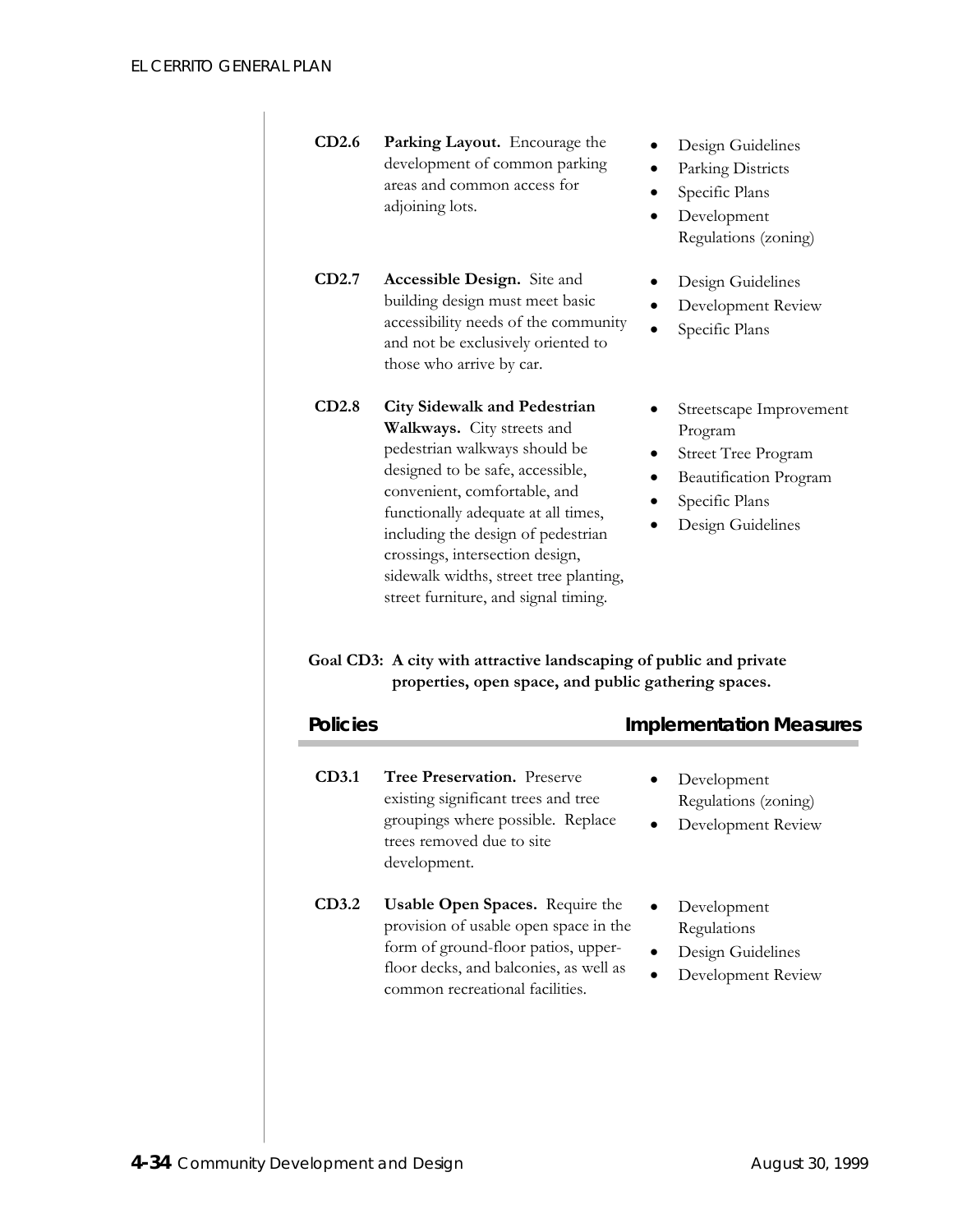- **CD3.3 Site Landscaping.** Improve the appearance of the community by requiring aesthetically designed screening and landscaping on public and private sites. Ensure that public landscaping includes entry areas, street medians, parks, and schools. Require landscaping for all private sites, yard spaces, parking lots, plazas, courtyards, and recreational areas.
- **CD3.4 Fencing.** Require that residential streets maintain open front yards and not be enclosed with fences that exceed three feet in height. Allow fences up to six feet in height to enclose front yards along major arterials, heavily used pedestrian ways or to protect yards from deer and other animals.
- **CD3.5 Creek Preservation.** Where possible, preserve and restore natural drainage ways as parts of the storm drainage system, coordinating with recreational and trail use.
- **CD3.6 Cerrito Creek.** Where possible, open the Cerrito Creek channel, providing access and recreational opportunities along the creek in conjunction with its flood control function.
- **CD3.7 Landscape Maintenance.** Require ongoing maintenance of landscaping on private property (except singlefamily residences).
- Development Regulations (zoning)
- Design Guidelines
- Development Review
- Capital Improvements Program
- Development Regulations (zoning)
- Design Guidelines
- Development Review
- Specific Plans
- Development Regulations (zoning)
- Design Guidelines
- Grant Funds
- Joint Watershed Goals
- Specific Plans
- Grant Funds
- Capital Improvements Program
- Joint Watershed Goals
- Beautification Program
- Development Regulations (zoning)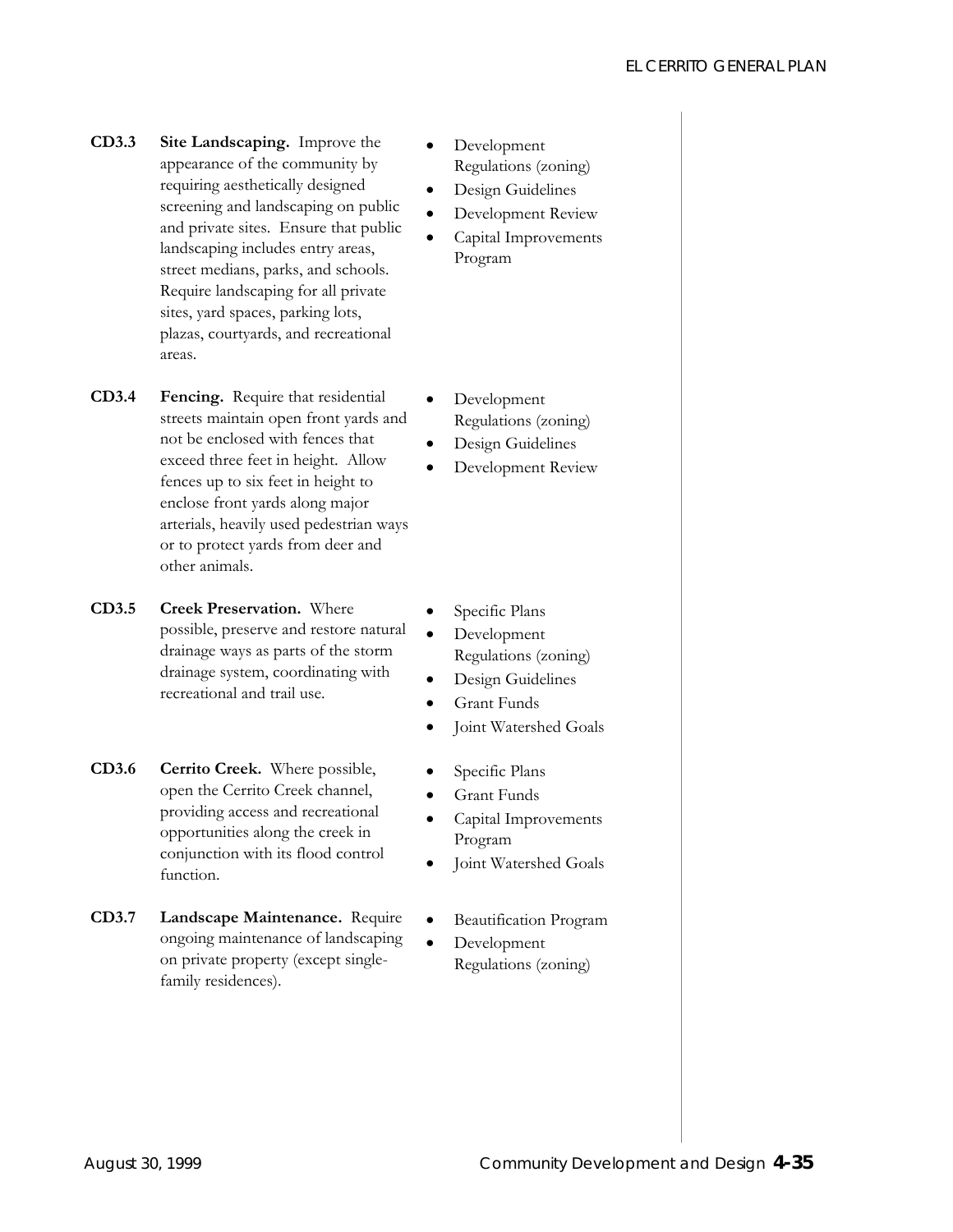| <b>CD3.8</b> | Public Spaces. Create specialized     |
|--------------|---------------------------------------|
|              | outdoor gathering places in the three |
|              | main activity centers along San Pablo |
|              | Avenue – Del Norte, Midtown, and      |
|              | El Cerrito Plaza. Encourage the       |
|              | design of these public spaces to      |
|              | accommodate activities that           |
|              | encourage the presence of people at   |
|              | all hours of the day and evenings.    |
|              |                                       |

- **CD3.9 Ohlone Greenway.** Enhance the usability and aesthetic appeal of the Ohlone Greenway by integrating it into the fabric of the City. Design buildings with entries, yards, patios, and windows to open onto and face the Ohlone Greenway. Avoid blank walls, backs of buildings, and large parking lots adjacent to the greenway.
- **CD3.10 Greenway Spur Trails.** Develop greenway spur trails for creekside access and access to the Bay for recreational use and environmental protection.
- **CD3.11 Streetscape Design.** Streetscape design (street trees, lighting, and pedestrian furniture) should be used to lend character and continuity with commercial districts and residential neighborhoods.
- **CD3.12 Landscape Species.** Indigenous and drought-tolerant species that reduce water usage and are compatible with El Cerrito's climate are encouraged.
- Specific Plans
- Design Guidelines
- Development Review
- Development Incentives
- Redevelopment Program
- Design Guidelines
- Development Review

- Capital Improvements Program
- Joint Watershed Goals
- Grant Funds
- Streetscape Improvement Program
- Specific plans
- City Entry Design Program
- Sign Ordinance
- Design Guidelines
- Development Review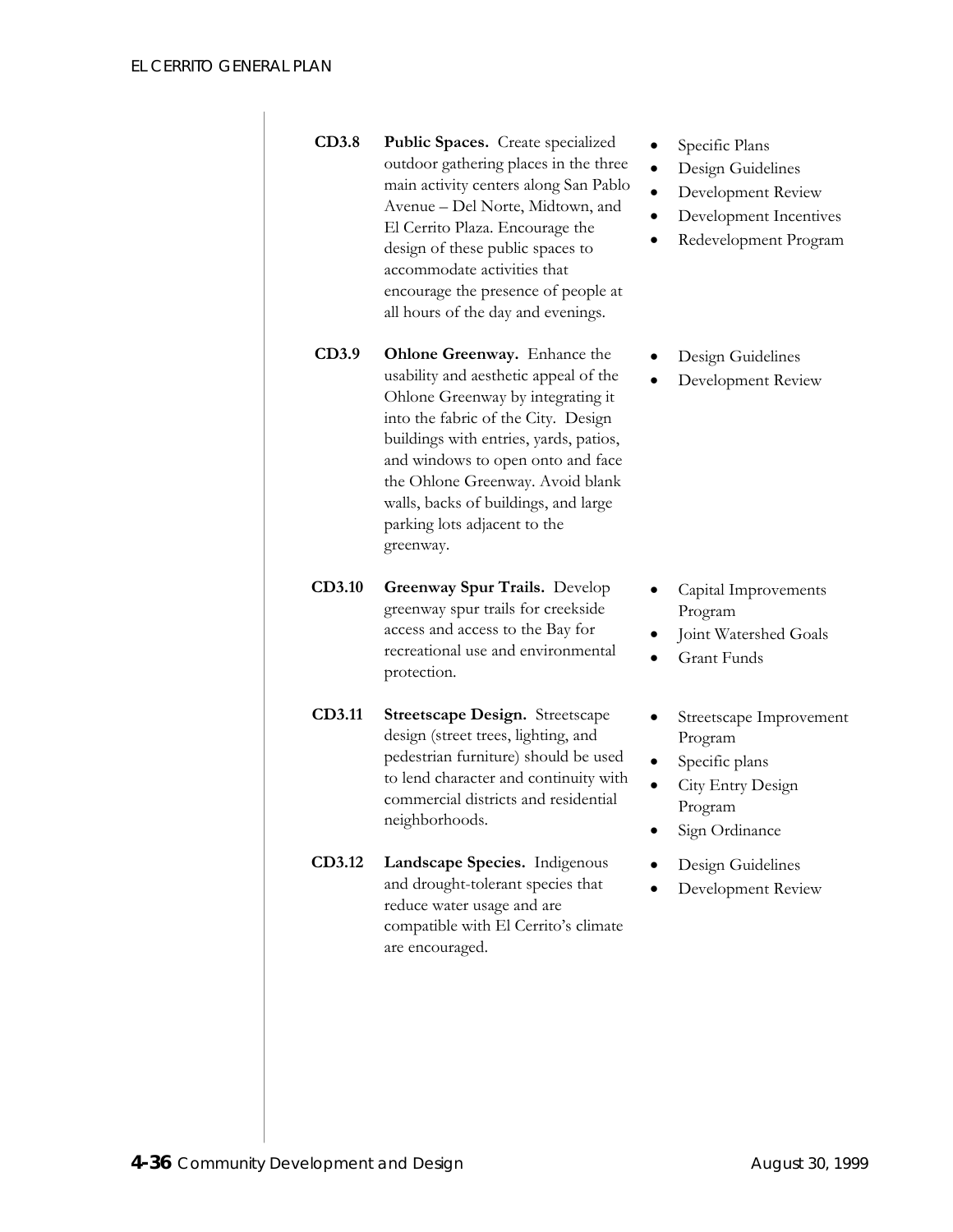**Goal CD4: Well designed buildings that are compatible with their surroundings.** 

## **Policies Policies Implementation Measures**

- **CD4.1 Compatibility in Building Scale.**  Avoid big differences in building scale and character between developments on adjoining lots.
- **CD4.2 Building Articulation.** Ensure that buildings are well articulated. Avoid large unarticulated shapes in building design. Ensure that building designs include varied building facades, rooflines, and building heights to create more interesting and differentiated building forms and shapes. Encourage human scale detail in architectural design. Do not allow unarticulated blank walls or unbroken series of garage doors on the facades of buildings facing the street or the Ohlone Greenway.
- **CD4.3 Front Yards.** Provide front yards in residential areas with structures and parking lots stepped back along public streets in keeping with the character and setbacks of surrounding buildings. Ensure that yard spaces are landscaped appropriately to fit the surrounding context.
- **CD4.4 Natural Lighting and Ventilation.**  Ensure that building design takes into consideration air circulation, natural lighting, views, and shading areas to interior and exterior spaces.
- **CD4.5 Energy and Resources.** Integrate good design with the use of energy efficient techniques and equipment, and with materials and construction practices that minimize adverse environmental affects.
- Design Guidelines
- Development Review
- Design Guidelines
- Development Review

- Development Regulations (zoning)
- Design Guidelines
- Development Review
- Design Guidelines
- Development Review
- Building Code
- Development Incentives
- Development Regulations (zoning)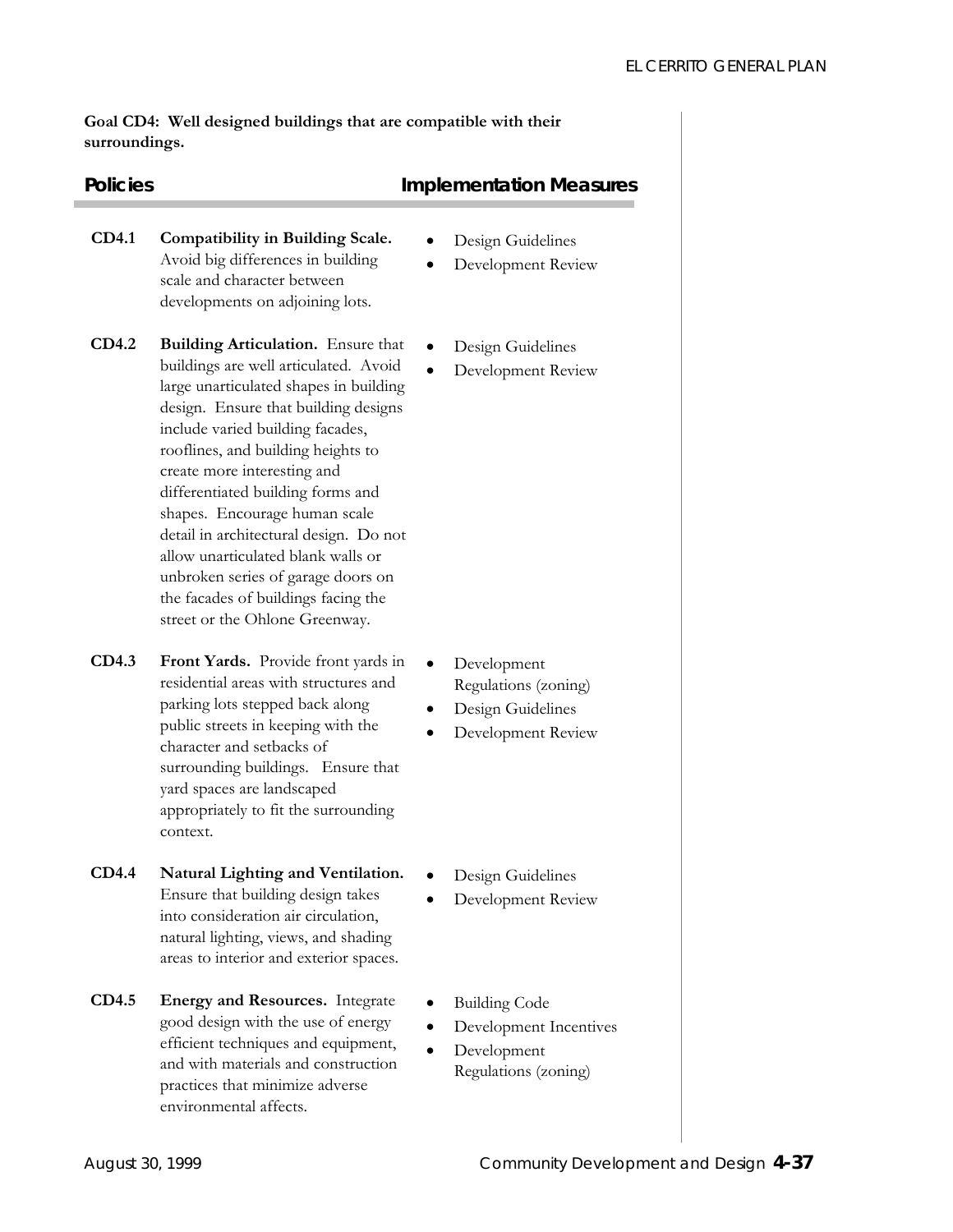| <b>Sustainable Building Materials.</b><br>Encourage the use of "green" and<br>non-toxic building materials, and<br>advise builders to apply for regional,<br>state and national incentives<br>programs.                                               | Development Incentives<br><b>Grant Funds</b><br>Design Guidelines              |
|-------------------------------------------------------------------------------------------------------------------------------------------------------------------------------------------------------------------------------------------------------|--------------------------------------------------------------------------------|
| Goal CD5: A design process that achieves design objectives while being<br>efficient and allowing for flexibility.                                                                                                                                     |                                                                                |
|                                                                                                                                                                                                                                                       | <b>Implementation Measures</b>                                                 |
| Design Review Process. Continue<br>design review and approval process<br>for all new development, changes,<br>additions, and modifications of<br>existing buildings (except for single-<br>family homes on existing lots).                            | Design Guidelines<br>Development Review                                        |
| Planned Development. Encourage<br>planned development projects and<br>other techniques that cluster<br>developments to create and preserve<br>open spaces, views, and other<br>amenities.                                                             | Development<br>Regulations (zoning)<br>Development Review<br>Design Guidelines |
| Design Guidelines and<br>Regulations. Make development<br>and design regulations more<br>understandable with use of<br>illustrations, photos, drawings,<br>diagrams, or other graphic and<br>visually oriented regulations, such as<br>a "form code." | Design Guidelines<br>Development<br>Regulations (zoning)                       |
|                                                                                                                                                                                                                                                       | <b>Policies</b>                                                                |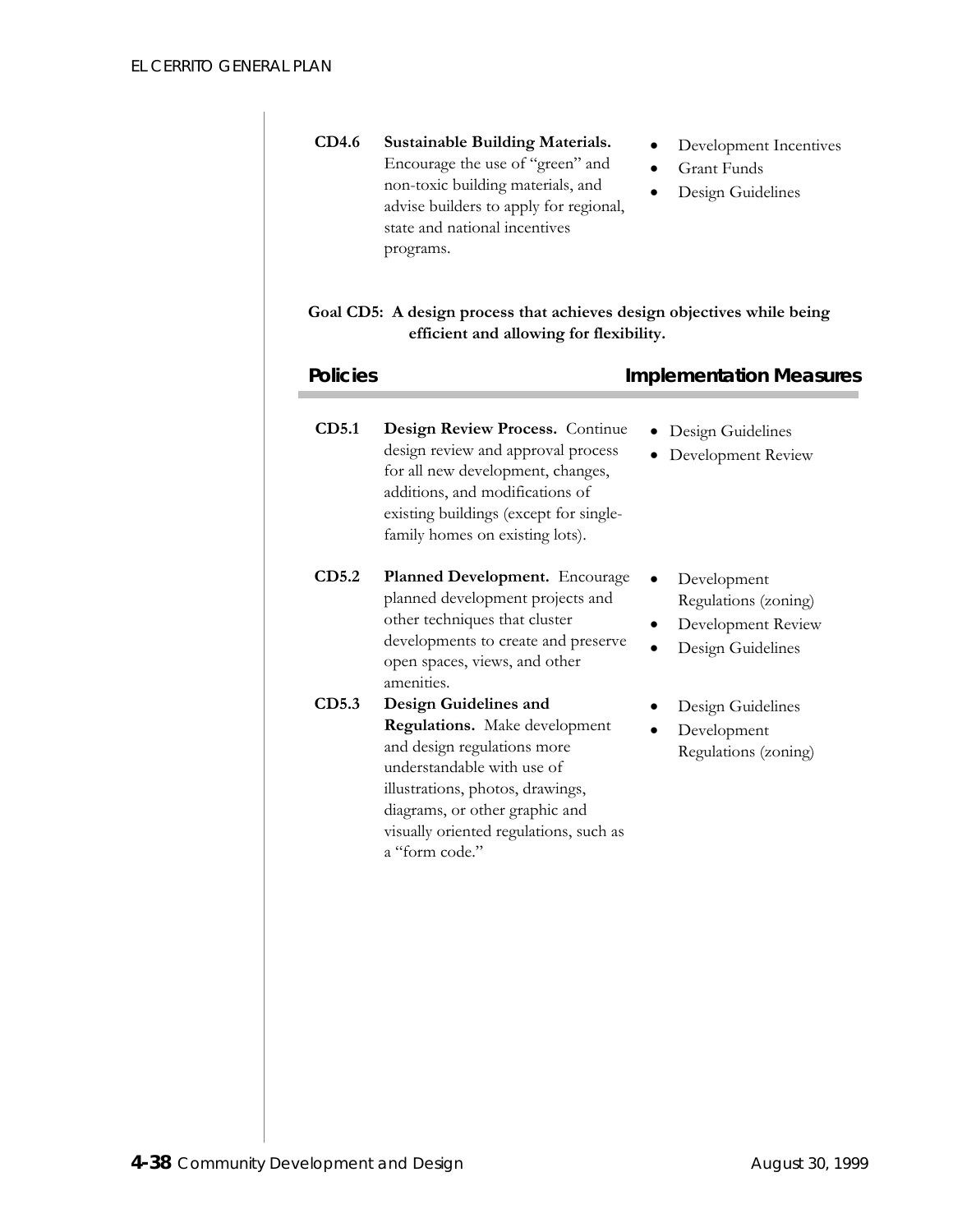**Goal CD6: An urban form that sustains a vital commercial community to meet the diverse needs of the local and regional population.** 

# **Policies Policies Implementation Measures**

- **CD6 Affordable Commerce.** El Cerrito's urban form should allow site opportunities for commerce by local entrepreneurs – small business spaces in close proximity to other businesses with easy visibility from the street and close to abundant pedestrian traffic.
- Development Regulations (zoning)
- Design Guidelines
- Specific Plans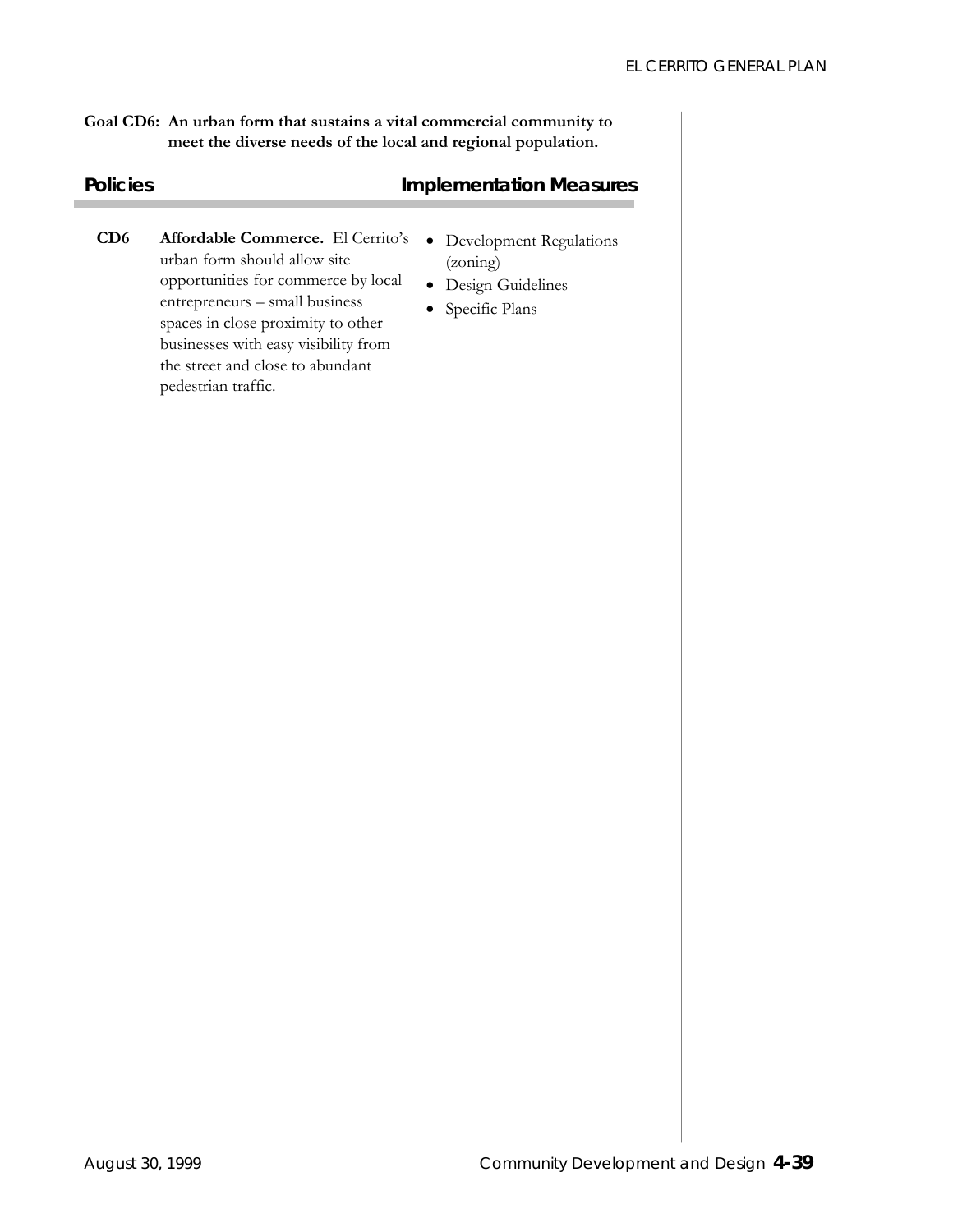# **HOUSING**

The Housing Element is one of the seven required General Plan elements and is an integral part of the El Cerrito General Plan. Because the majority of El Cerrito's land use is in housing, the Housing Element is a key component of the City's future plans. The Housing Element is subject to more state guidance and review than the other required elements. State law requires it to be revised every five years, based on the periodic regional housing needs determination made by the Association of Bay Area Governments (ABAG). Because of budgetary constraints; no new needs determination has been published since 1989; therefore, the Housing Element is not being updated as part of the 1999 General Plan Update Program.

The Housing Element was last updated in 1991 and adopted by amendment as part of the El Cerrito General Plan. Among other things, the element takes into consideration the city's housing needs as determined by ABAG and the potential for meeting those needs based on land use designations and an inventory of vacant and under-utilized properties. The regional allocation of 1989 was 722 units. Of those required, 339 units had been produced by the end of 1998. At the time the Housing Element was adopted in 1991, it was determined that, although the supply of vacant residentially zoned land in El Cerrito is limited, there remained adequate capacity to meet the city's share of projected regional housing needs. Of the total projected 1,183 additional units that could be built:

- 165 (44 multifamily and 121 single family) could be accommodated through infill development on vacant land in the city limits; and
- 1,018 (all multifamily) could be accommodated through development in the city's redevelopment project areas (principally around the city's two BART stations).

El Cerrito is expected to adopt a new Housing Element in 2001. In the meantime, the existing adopted Housing Element is included as Appendix A to this General Plan.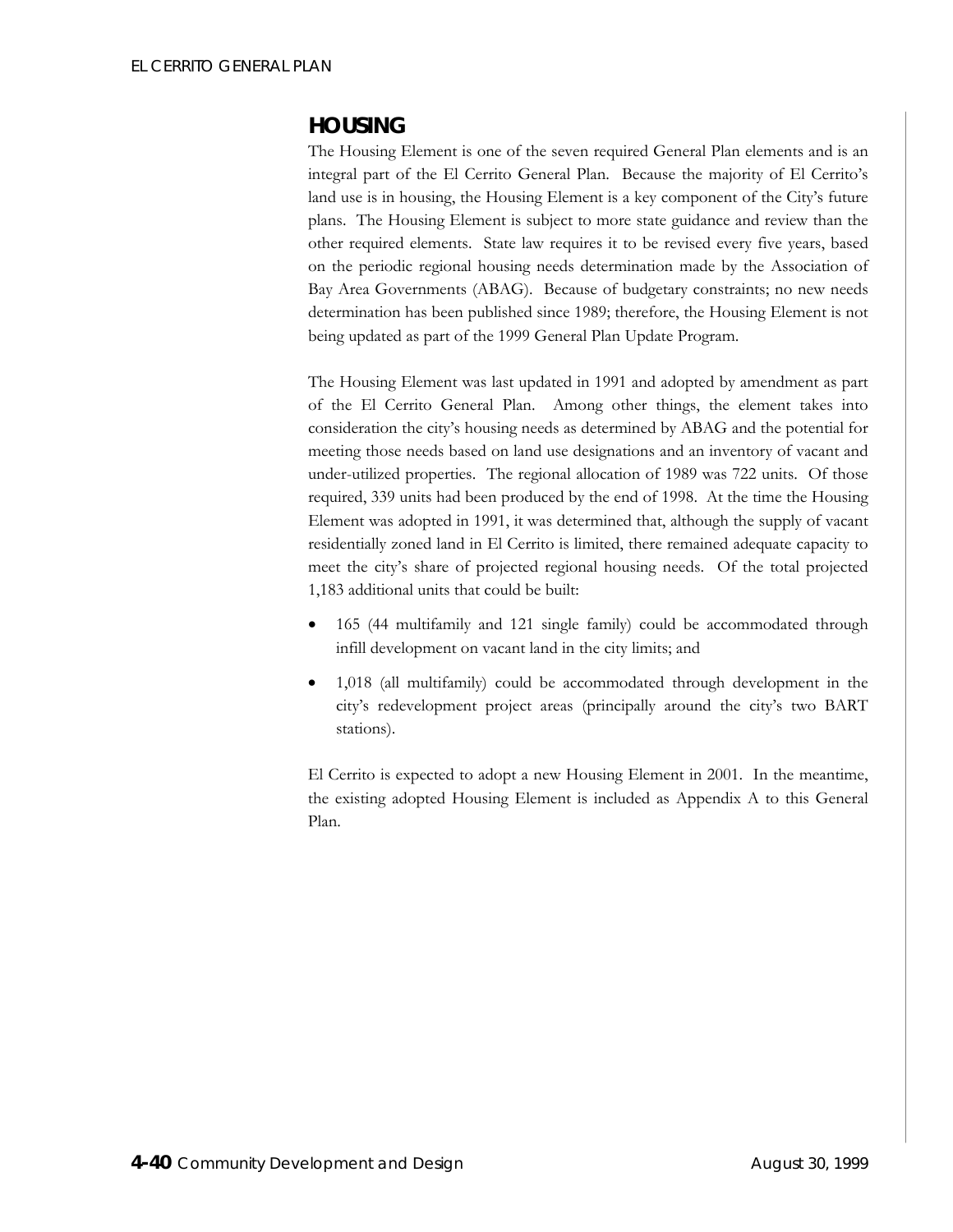# **GROWTH MANAGEMENT**

# **A. Setting**

The Growth Management Element establishes a comprehensive, long-range program that matches demand for public facilities generated by new development with policies and standards for traffic level of service (LOS) and performance criteria for fire, police, parks, sanitary facilities, water supplies, and flood control. The Growth Management Element is concerned with maintaining defined urban service levels; it is not intended to limit growth or to direct growth into certain areas of the community on a priority basis. Most importantly, the Element's policies ensure that new development impacts that threaten to degrade established traffic performance or public service thresholds are mitigated through project modification, capital improvement programming, or contributions to improvements.

The Growth Management Element is part of the General Plan because Contra Costa County voters approved a one-half (.5%) percent sales tax increase in November 1988, commonly known as "Measure C," that includes both Transportation Improvement and Growth Management Programs. The overall goals of the Measure C program are:

- To relieve congestion created by past development through road and transit improvements funded by the proceeds of the sales tax increase.
- To prevent future development decisions resulting in deterioration of public services and acceptable traffic performance levels.

The Growth Management Element concerns itself primarily with the latter goal of the countywide growth management program. To be eligible for its share of revenue generated under Measure C, the City must commit itself, as matter of public policy, to carrying out the following objectives:

- Manage congestion by adopting and applying traffic service standards for streets, roads and Regional Routes.
- Adopt standards for fire, police, parks, water, flood control, and sanitary sewer services which will be met as the city grows, accomplished by 'Performance Standards' for provision of necessary facilities.
- Reduce dependency on single-occupant automobile travel through adoption of a local and countywide Transportation Systems Management (TSM) program applied to large-scale employers in the city.
- Anticipate needed investments by adopting a five-year Capital Improvement Program that lists projects, their costs and funding mechanisms.
- Ensure that new development "pays its own way" through mitigation and fee programs.
- Reduce the number and/or length of automobile commute trips by enhancing El Cerrito's housing and job opportunities.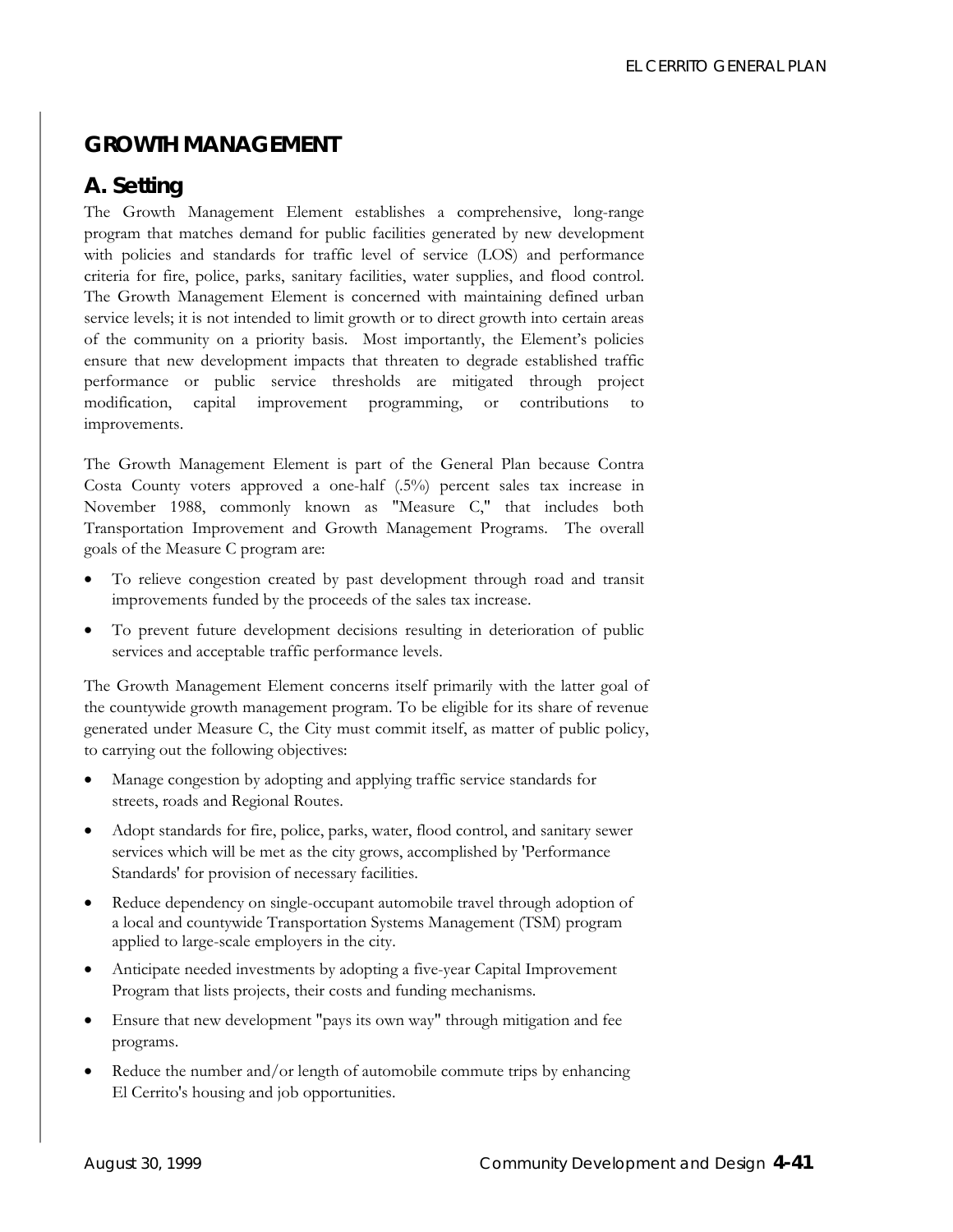# **B. Traffic Service Standards**

Projected increases in travel have the capacity to influence disproportionately the shape and character of El Cerrito, if traffic congestion and improvements to the travel network are not managed through local and cooperative regional policy implementation. The Land Use Element (Community Development and Design chapter) establishes the timing and density of future growth within the city. The Transportation Element (Transportation and Circulation chapter), supplemented by the Growth Management Element's defined levels of intersection performance and policies for mitigation of traffic impacts, are useful sources of options and strategies to influence regional growth patterns that extend their influence beyond El Cerrito's borders.

### **Routes of Regional Significance**

Measure "C" requires that all freeways and selected arterials in the county be designated as Routes of Regional Significance, or "regional routes." These roadways experience extreme levels of congestion, and carry significant levels of throughtraffic to other parts of the Bay Area. There are many obstacles to improving conditions on these regional routes, including the high cost of expanding physical capacity and the uncertain role of outside agencies' funding decisions. Within El Cerrito, these regional routes include Interstate Freeway 80, San Pablo Avenue, and Cutting Boulevard.

# *Characteristics of El Cerrito's Regional Routes*

### **Interstate Freeway 80**

The freeway consists of three lanes in each direction through West County, with a 55 MPH speed limit. Interchanges serving El Cerrito include Central Avenue, Carlson Boulevard, Potrero Avenue, and Cutting Boulevard. Interstate 80 is the most congested of all regional routes. Congestion extends from Pinole Valley Road south to Central Avenue during the AM peak period and from Central to the Carquinez Bridge tollbooth during the PM peak period. Congestion on 1-80 causes high traffic volumes and consequent delays on San Pablo Avenue, the primary parallel route.

I-80 has one of the highest percentages of through traffic in the west county corridor, with 52% of AM peak hour direction travel, measured at the Carquinez Bridge. Ninety-two percent of that traffic originates in Napa and Solano counties. Truck traffic, which contributes to travel delay, makes up 9% of total AM Eastbound (non-peak direction) volume, much of which enters or leaves the freeway on the San Pablo Avenue corridor.

The West Contra Costa County Action Plan identifies a number of improvements to the I-80 corridor needed by the year 2000 to alleviate the expected breakdown of capacity. Those improvements of most significance to El Cerrito include:

• HOV interchange at Cutting Boulevard to serve the El Cerrito Del Norte BART station (constructed)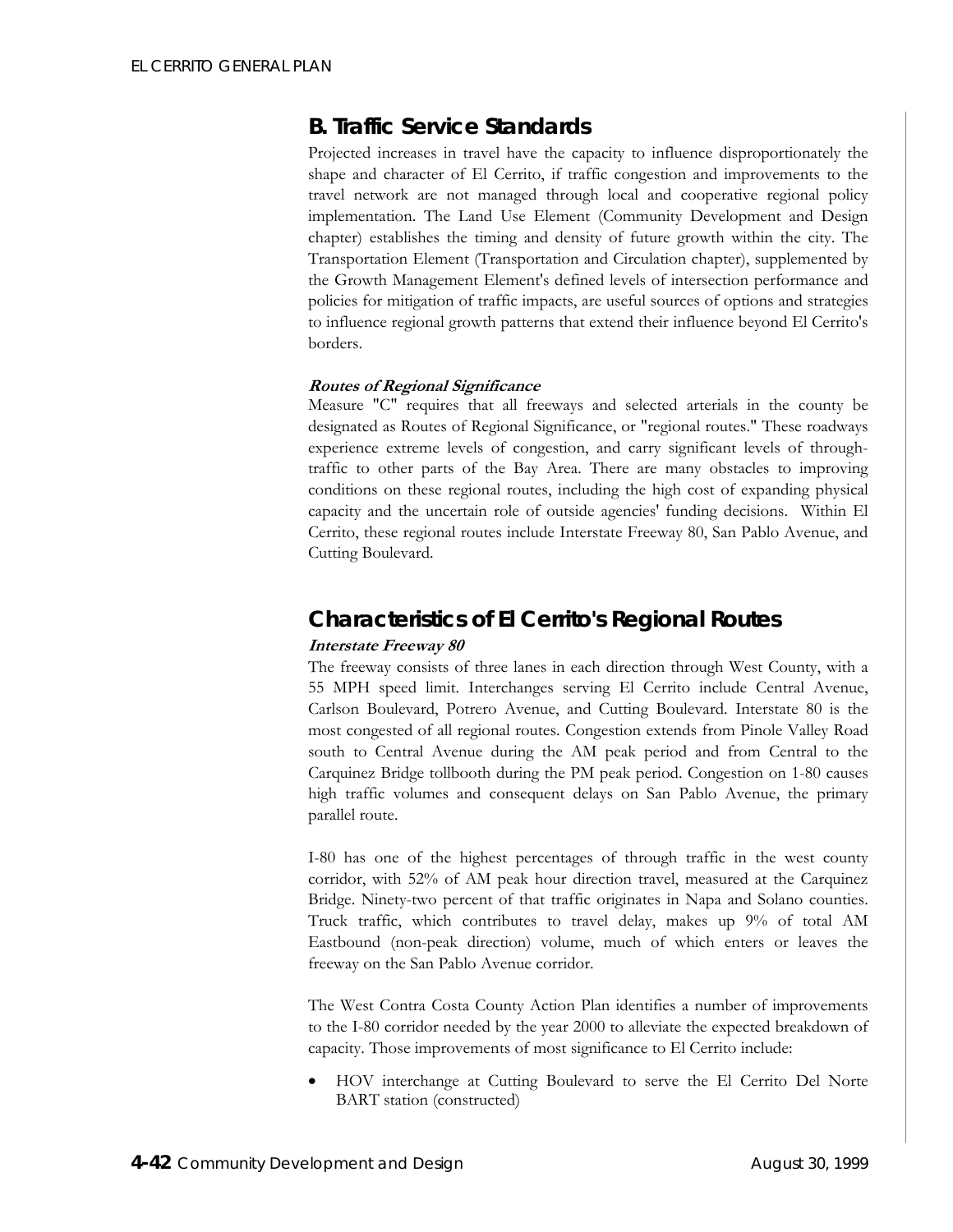- Parallel route improvements on San Pablo Avenue including signal upgrades (Phase I is under construction. Phase II will implement transit preferential signal timings and include physical enhancements to transit operations on San Pablo Avenue.)
- Transportation Management Plan to include transit, ride sharing, public information/marketing and vehicle monitoring.

### **San Pablo Avenue**

In El Cerrito, San Pablo Avenue is an urbanized thoroughfare between the south City limit at Cerrito Creek Carlson to the north city limit just south of McDonald Avenue with two lanes in each direction. At most intersections there are left turns operating with left-turn signal phasing. The speed limit is 35 MPH. Average daily traffic volumes on San Pablo Avenue are greatest at its southerly extreme in the County. Near Cutting Boulevard, the highest average daily volume is 29,900 vehicles. During the AM peak period, the highest volumes occur near Potrero Avenue at 2,275 vehicles per hour. The highest PM peak hour period volumes occur near Barrett Avenue in Richmond, and frequently cause traffic backup into El Cerrito.

The San Pablo Avenue Corridor has been studied on a regional and local basis to determine the improvements necessary to maintain the routes as a parallel to I-80 and to serve locally approved uses. Coordination of improvements is difficult given the number of jurisdictions through which the street passes, and variety of volumes and functions that it serves. Alameda and Contra Costa counties are currently installing signal interconnect along San Pablo Avenue to improve inter-jurisdictional and intra-jurisdictional signal coordination.

#### **Cutting Boulevard**

The portion of Cutting Boulevard in El Cerrito designated as a regional route extends from Key Boulevard to the westerly city limit. It links San Pablo Avenue and the Del Norte BART station to I-80. The road encompasses two lanes in each direction with improved medians and left-turn pockets, except for a segment which is one-way westbound between the BART station and San Pablo Avenue. Most significant congestion occurs east of Carlson Boulevard. Measured delays at San Pablo Avenue have been relatively minor during the PM peak hour, and no improvements within El Cerrito are specified.

### *Regional Action Plans*

Local jurisdictions are expected to participate in the development of programs to control regional traffic impacts on these routes through a series of Action Plans approved by one of the Regional Transportation Planning Committees created under Measure C. El Cerrito has been working closely with the WCCTAC (West Contra Costa County Traffic Advisory Committee) to develop an action plan for the west county area. Once approved, the Action Plan will be combined by CCTA with other regionally recommended Action Plans to create a countywide comprehensive transportation plan. The City recognizes that the success of attaining Action Plan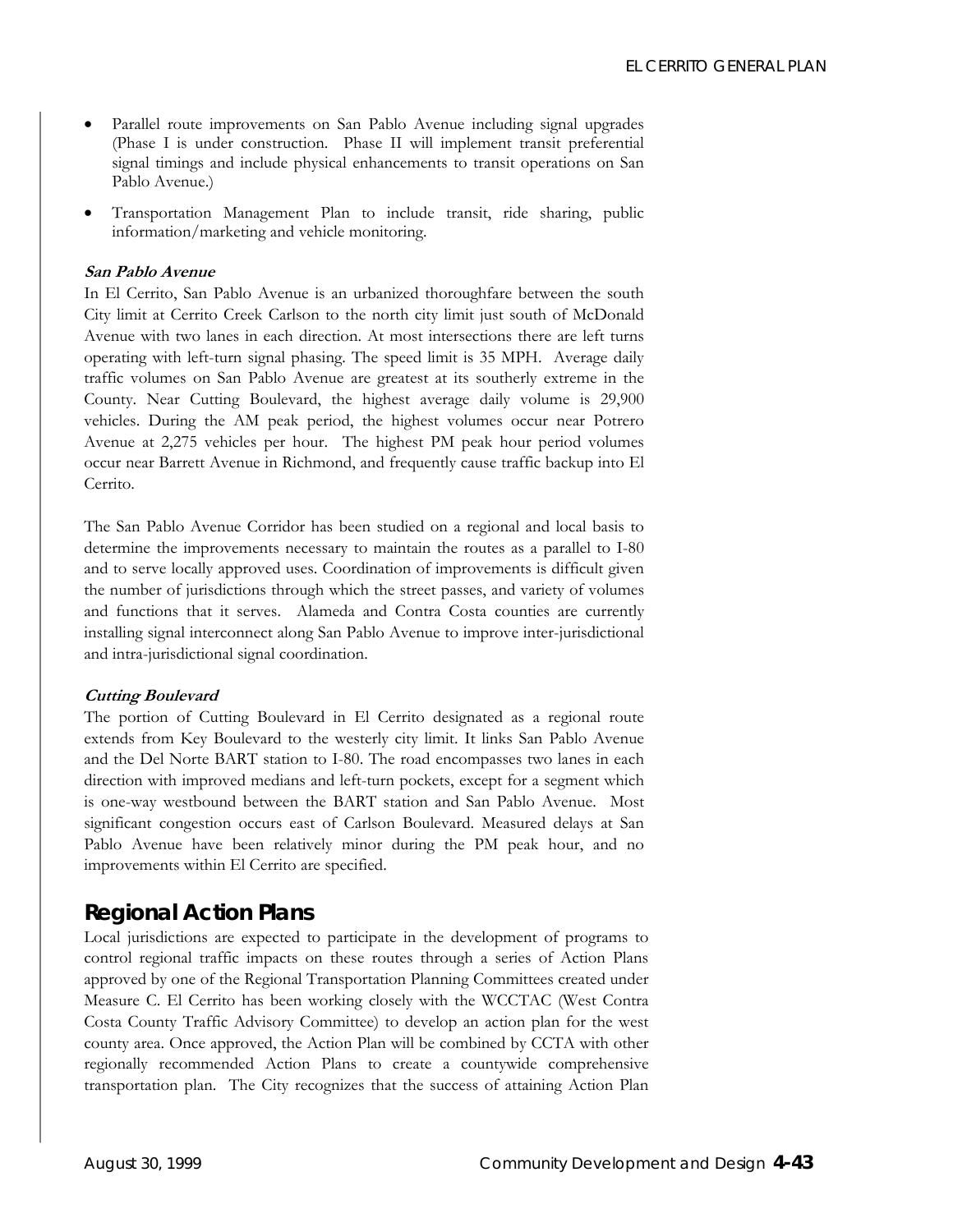objectives depends upon participation of other jurisdictions in both planning and funding of necessary improvements.

### **Basic Routes**

All roads not indicated on the map of Routes of Regional Significance are Basic Routes. The Growth Management Element is required to assess the operating capacity of signalized intersections on Basic Routes, estimate future service impacts resulting from significant, foreseeable increases in home building and job-formation, according to the city's General Plan land use and housing policies.

### **Level of Service – General**

Measure C requires adoption of traffic level of service (LOS) standards for basic routes, which are related to existing and projected land use. These standards are then applied throughout the remaining General Plan elements to ensure consistency in development decision-making. The Growth Management Element uses traffic LOS as an indicator of present levels of congestion at signalized intersections and as a measuring device to determine the success of congestion relief strategies. Measure C has standardized the criteria for intersection performance related to land use, based on the categories described in Table 4-3.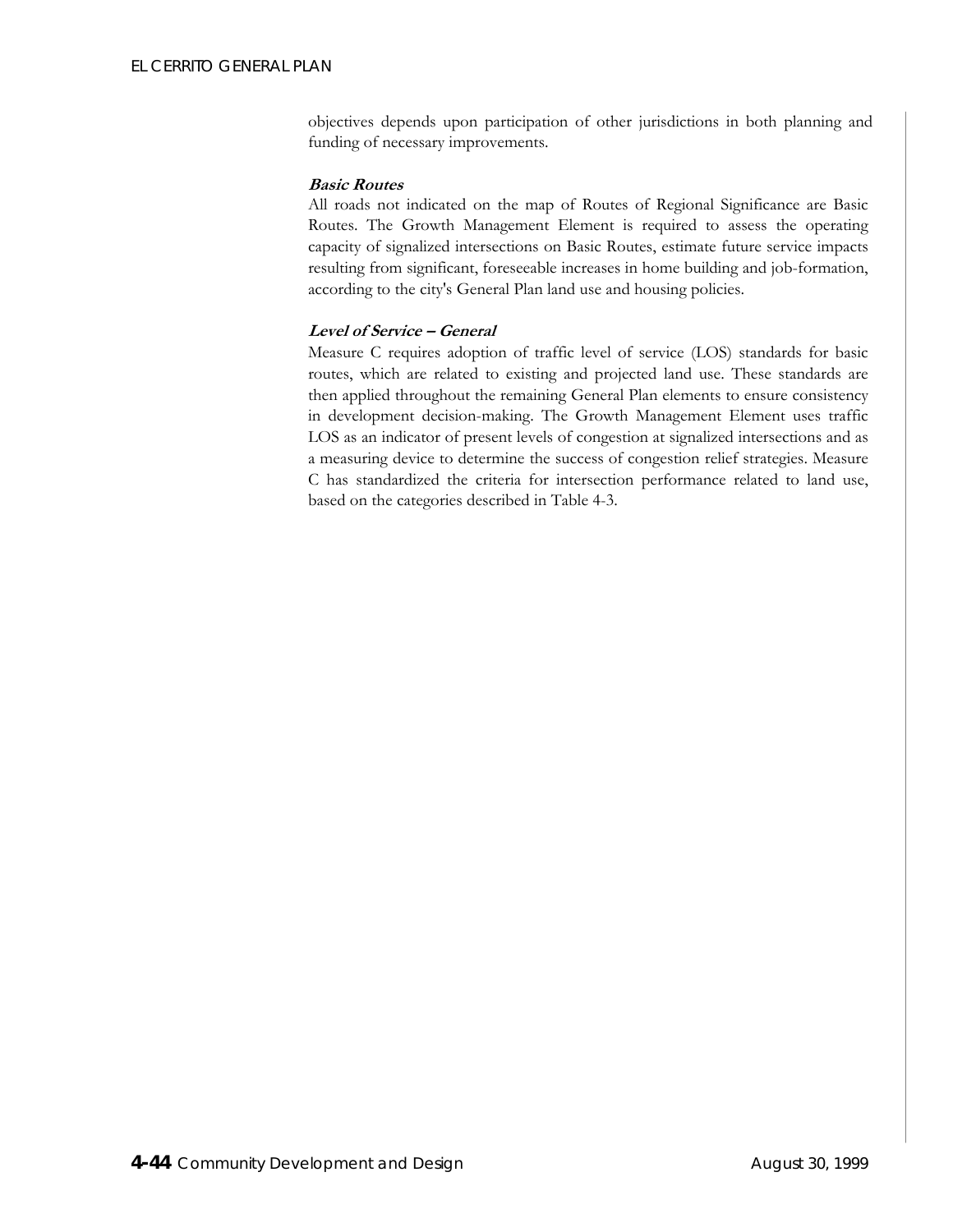| Land Use Type                    | <b>LOS</b> Standard     | Volume/Capacity (V/C)<br>Ratio |  |
|----------------------------------|-------------------------|--------------------------------|--|
|                                  |                         |                                |  |
| Rural                            | LOS C (Congestion)      | $0.70 \text{ to } 0.74$        |  |
| Semi-Rural                       | LOS C (Congestion)      | $0.74$ to $0.79$               |  |
| Suburban                         | LOS D (High congestion) | $0.80 \text{ to } 0.84$        |  |
| Urban                            | LOS D (High Congestion) | $0.85$ to $0.89$               |  |
| <b>Central Business District</b> | LOS E (Near Capacity)   | $0.90$ to $0.94$               |  |

# **Table 4-3: Infrastructure Performance Related to Land Use**

|                         |             | Characteristics of Land Use Types                                                                 |  |
|-------------------------|-------------|---------------------------------------------------------------------------------------------------|--|
| Rural                   | Use:        | Agricultural or Open Space designation in                                                         |  |
|                         |             | General Plan                                                                                      |  |
|                         | Land Area:  | Characterized by large parcel sizes (10 to several                                                |  |
|                         |             | thousand acres)                                                                                   |  |
|                         | Population: | One person/acre or 500 persons/sq. mi.                                                            |  |
| Semi-Rural              | Use:        | Agriculture on small to medium sized lots or low-<br>density ranchettes; very low density housing |  |
|                         | Land Area:  | Parcel sizes not less than 2 to 3 acres                                                           |  |
|                         | Population: | 1 to 1.5 persons/acre or 500-1,000 persons/sq.                                                    |  |
|                         |             | mi.                                                                                               |  |
| Suburban                | Use:        | Low and medium density single family-and multi-                                                   |  |
|                         |             | family housing; community oriented                                                                |  |
|                         |             | commercial/industrial uses; 1 to 3 story building                                                 |  |
|                         |             | heights                                                                                           |  |
|                         | Land Area   | 6,000 sq. ft. to 3 acres                                                                          |  |
|                         | Population: | 1.5 to 12 persons/acre or 1,000-7,000 persons/sq.                                                 |  |
|                         |             | mi.                                                                                               |  |
| Urban                   | Use:        | Medium and high density multi-family housing or                                                   |  |
|                         |             | single-family condominiums; low to moderate                                                       |  |
|                         |             | density commercial/industrial uses; 3 to 4 story                                                  |  |
|                         |             | building heights                                                                                  |  |
|                         | Land Area:  | Not specified                                                                                     |  |
|                         | Population: | 12 persons/acre or 7,500 persons/sq. mi.                                                          |  |
|                         |             | minimum                                                                                           |  |
|                         | Employment: | 15 jobs/acre minimum                                                                              |  |
| <b>Central Business</b> | Use:        | High intensity commercial and residential nodes,                                                  |  |
| District (CBD)          |             | characterized by large concentrations of jobs and                                                 |  |
|                         |             | clusters of buildings of 4 or more stories.                                                       |  |
|                         |             | Includes major commercial centers.                                                                |  |
|                         | Land Area   | Not specified                                                                                     |  |
|                         | Population  | Not specified                                                                                     |  |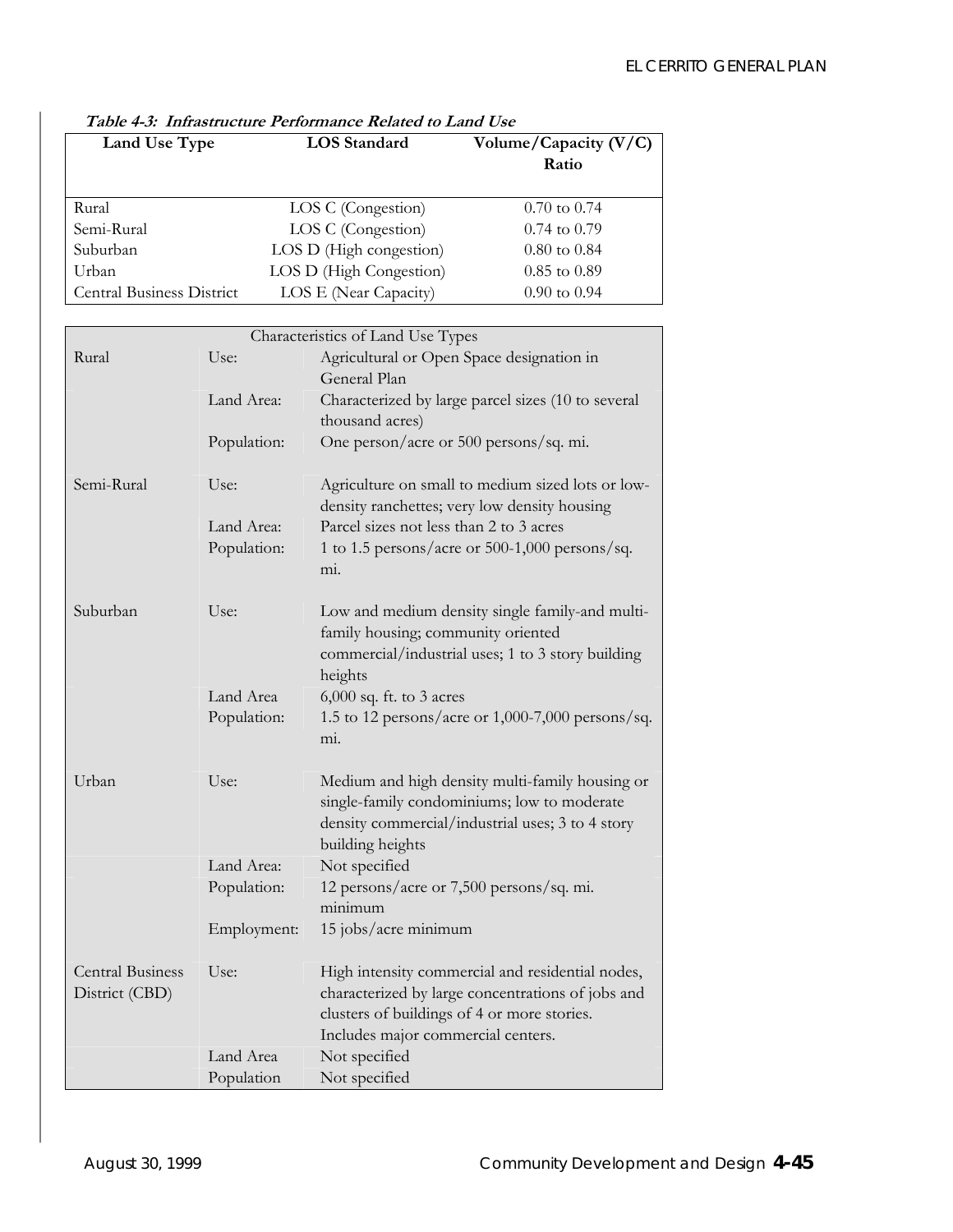El Cerrito has connected these terms to the local street hierarchy in the Transportation Element, which classifies vehicle routes according to the character of surrounding development and their linkage to sources of traffic congestion from other jurisdictions. Table 4-4 describes the city's Basic Route signal controlled intersections and the minimum service level at which the intersection is expected to operate based on future development activity:

| Location          | Land Use   | <b>Intersection Characteristics</b>   | LOS Standard         |
|-------------------|------------|---------------------------------------|----------------------|
| Fairmount/Liberty | <b>CBD</b> | Minor Arterial/Principal Arterial     | $E'$ to 0.94 v/c     |
| Fairmount/Ashbury | Suburban   | Collector/Minor Art'l/Principal Art'l | $D'$ to 0.84 v/c     |
| Fairmount/Colusa  | Suburban   | Collector/Principal Arterial          | $\gamma$ to 0.84 v/c |
| Central/Carlson   | CBD.       | Principal Arterial/Principal Arterial | 'E' to $0.94$ v/c    |
| Potrero/Eastshore | Urban      | Local Street/Principal Arterial       | $D'$ to 0.89 v/c     |
| Richmond/Stockton | Suburban   | Minor Arterial/Collector              | 'D' to $0.84$ v/c    |
| Richmond/Moeser   | Urban      | Minor Arterial/Minor Arterial         | 'D' to $0.89$ v/c    |
| Richmond/Potrero  | Urban      | Minor Arterial/Minor Arterial         | 'D' to $0.89$ v/c    |
| Cutting/Key Blvd. | Urban      | Principal Arterial/Minor Arterial     | $D'$ to 0.89 v/c     |

**Table 4-4: Signalized Intersection Service Standards** 

### **Infrastructure Conditions**

As a result of deferred maintenance, local streets have deteriorated to the point where reconstruction now is necessary in some cases. The existing traffic signals on Richmond Avenue have the oldest controllers in Contra Costa County, and parts no longer are available to repair them. Additionally, the Public Safety Commission has identified three problem intersections that may require the installation of new signals at a future date (Richmond and Fairmount, Richmond and Schmidt, and Key and Cutting). A program to reconstruct streets in the city's network will emphasize arterial and collector streets. The streets to be reconstructed first would be the lower portion of Barrett Avenue and Potrero Avenue between Arlington and Navellier. Reconstruction will include removal and replacement of deteriorated curbs, storm drain inlets and catch basins, new pavement, and installation of access ramps where feasible.

# *Level of Service and Future Land Use*

Nearly all significant new increments of housing and employment will occur on parcels located within the San Pablo Avenue corridor, or in joint use with BART station facilities. Expanding jobs and housing opportunity inside El Cerrito's borders will not necessarily eliminate commute travel to and from the region. However, it will offer an alternative to the commuter lifestyle and enhance options for El Cerrito's economic development that do not burden the regional roadway network.

While most of the direct traffic impact of local land use intensification will fall upon Regional Routes such as San Pablo Avenue and Cutting Boulevard, it is equally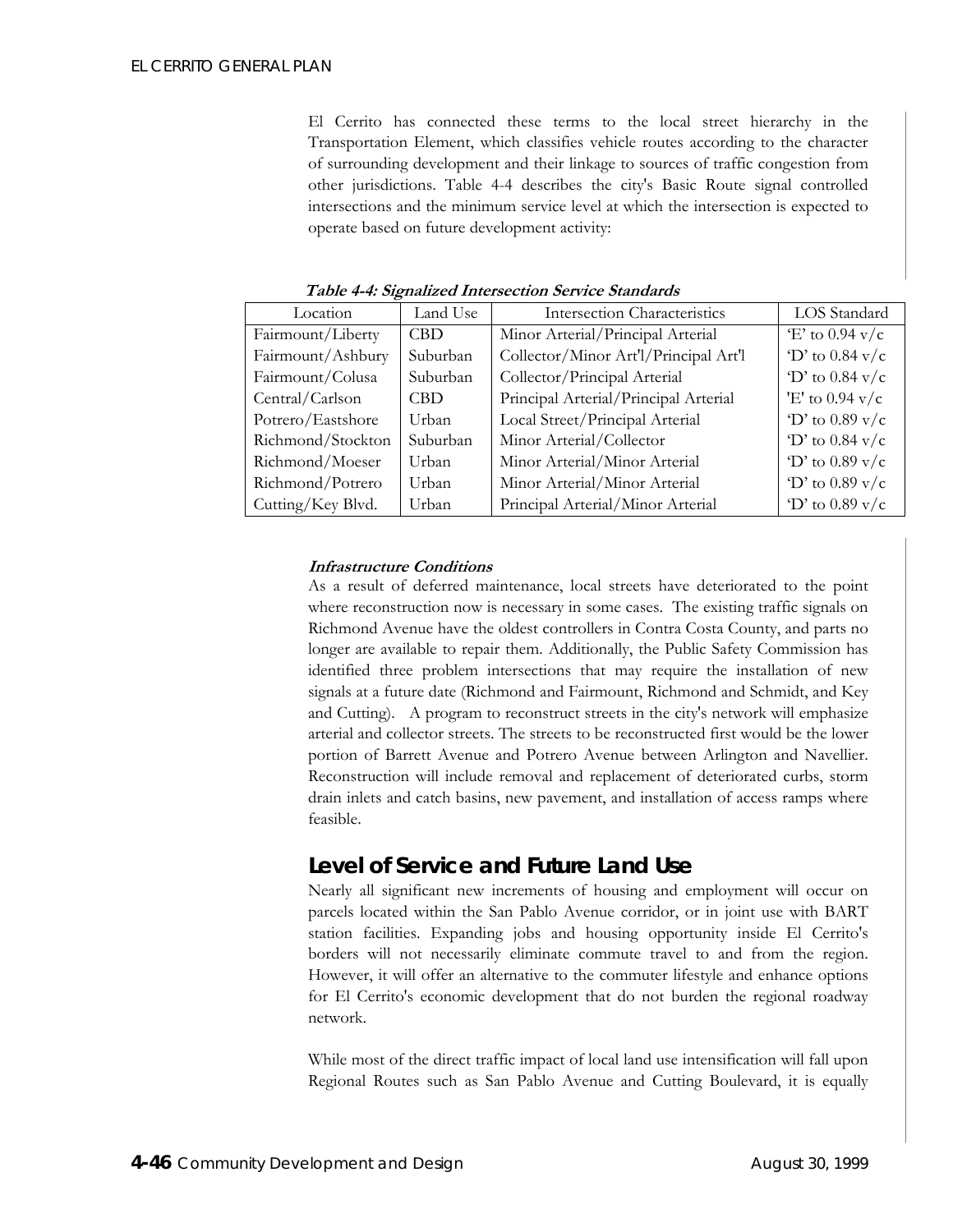important that such activity not burden the basic route system and degrade the minimum service levels for signalized intersections described above.

The city is committed, as part of the region-wide effort to reduce traffic congestion and improve the efficiency and safety of its local street system, to monitor traffic conditions on a systematic basis and develop programs to maintain established service standards. El Cerrito is a "mature" city with only limited growth potential. However, even the relatively small increment of growth potential described in this Element can burden local and regional transportation facilities without a prescribed means of measurement and defined mitigation programs.

# **C. Urban Service Performance Standards**

# *Park and Recreation Facilities*

### **Service Function**

The City of El Cerrito provides a rich diversity of parks and recreational opportunities. Parklands include approximately 32 acres of City-owned parks, 100 acres of City-owned open space used for recreation and conservation purposes, 23 acres of other City-maintained recreation facilities, and 27 acres of School Districtowned and maintained recreation areas. More details are provided in Chapter 6.

### **Service Standard**

Five (5) acres of publicly owned parkland for each 1,000 residents.

# *Fire Suppression and Related Emergency Services*  **Service Function**

The El Cerrito Fire Department provides first response to structural, vehicular and wildland fires, medical emergencies, hazardous materials, incidents and natural disasters. The Department's ability to meet to these needs is facilitated through active participation with Richmond, Kensington, and the West County fire departments in an automatic response agreement that uses the combined resources of all four agencies to serve these needs irrespective of jurisdictional lines. The departments share the costs of dispatch and training services and have established common standards for staffing, apparatus and equipment.

### **Service Standard**

The interagency agreement specifies the following response protocol for all emergency service requests:

- Maximum response time for first engine arrival of six (6) minutes including one (1) minute dispatch time and three (3) minute-travel time from responding station.
- Three (3) person engine company is minimum response.
- Minimum training level of responders shall be Firefighter 1 and Emergency Medical Technician 1.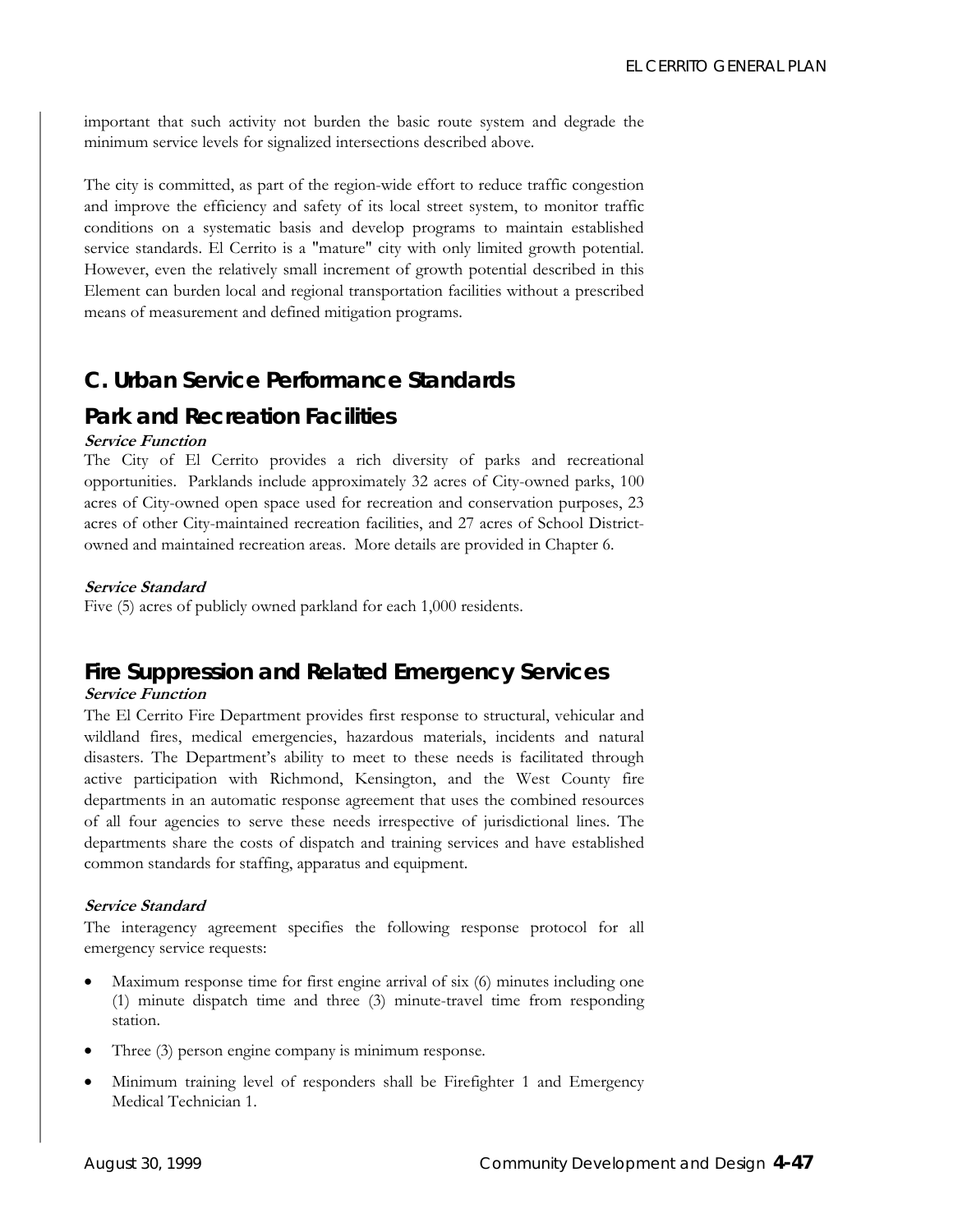# *Police Emergency Services*

### **Service Function**

The El Cerrito Police Department's mission is to respond to requests for law enforcement emergency services, deter criminal activity, investigate crimes against persons and property and undertake proactive programs to reduce the opportunity for criminal activity. The department also acts proactively to reduce dangerous motor vehicle operating practices and offers community education outreach programs about personal and neighborhood security.

### **Service Standard**

The Police Department is committed to maintaining a level of personnel and capital equipment for first-unit response in three (3) minutes to requests for emergency service. The City's resources alone are insufficient to meet the multiplicity of demands upon a modem police agency. Hence, the Department contracts with the City of Richmond for emergency dispatching, and with various state and county agencies for specialized investigative support services.

# *Sanitary Sewer and Treatment Services*

### **Service Function**

Two agencies work together to serve El Cerrito's sanitary sewer needs. Stege Sanitary District provides the underground lines leading from customer discharge sites to the regional treatment plant. That plant, operated by the East Bay Municipal Utility District at Point Isabel, provides tertiary level treatment to RWQCB standards for discharge to the Bay.

### **Service Standard**

Service capacity planning is based on a 130-gallon daily increment per person.

# *Domestic Water Services*

### **Service Function**

East Bay Municipal Utility District provides domestic water service to residential and institutional customers in the city. Past droughts, which curtained water service in some areas, have reminded people of the need to conserve water whenever possible.

### **Service Standard**

250 gallons/day for each residential household to 4 (four) persons +62 gallons for each additional person in the household. 90% of 1986 use for commercial connections and 95% of 1986 use for institutional uses, to be reevaluated upon improvement in prevailing drought conditions.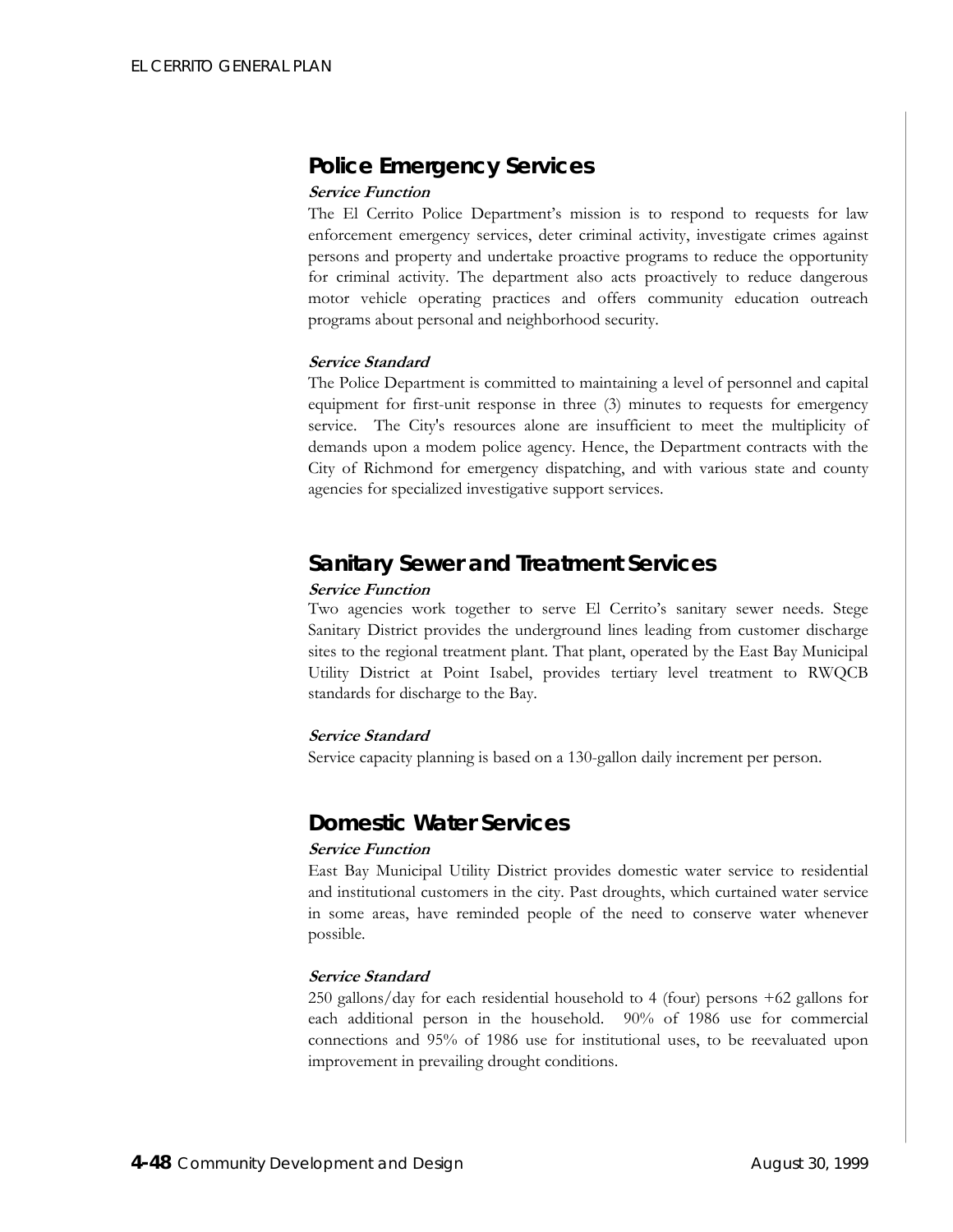# *Flood Control*

### **Service Function**

Flood hazards arise from natural rainstorms, failure of water storage facilities, and from the secondary effects of landslides. Storage tanks for East Bay MUD located south of Potrero Avenue below Bay Vista Court are considered at minimal risk of failure in a seismic event; however, their safety can be improved by installation of flexible couplers and check valves. Because the watersheds in El Cerrito's foothills are relatively small, risk of flood damage through the sudden release of accumulated water behind a collapsed mass of landslide debris is also small. The greatest flood hazard risk is posed by the current condition of the storm drain system that is under study for long term and comprehensive remediation.

Only a small portion of Cerrito Creek is subject to inundation in the 1% (100 year event). Property damage from such an event is predictable, but would be confined to isolated locations in the flood path. The Contra Costa County Flood Control District establishes maintenance and development standards in the floodway. The City has also established restrictive development policies in its Municipal Code as a condition of continued eligibility for participation in the National Flood Insurance Program.

### **Service Standard**

Containment of the 100-year flood event according to the federal Flood Insurance Rate Maps. Continued restriction on construction within flood hazard zones through establishment of minimum floor level elevations above the projected 100 year flood event level, as established by the Flood Control District.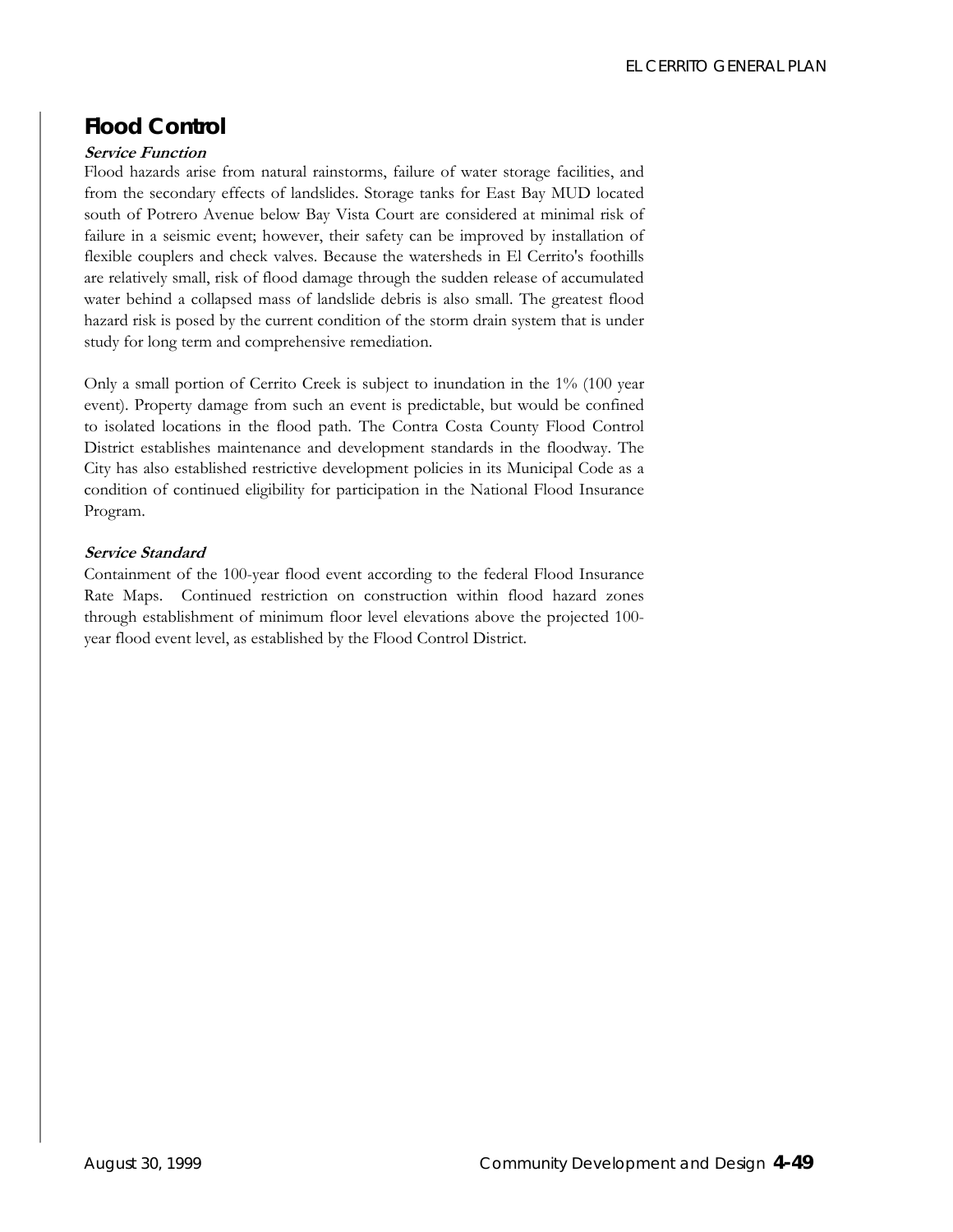# **D. Goals and Policies**

The Implementation Measures associated with each policy are described in the following section of this chapter.

**Goal GM1: A coordinated regional and sub-regional planning system that provides better service and less congestion for residents of El Cerrito** 

### **Policies Implementation Measures**

**GM1.1 Cooperative Transportation Planning.**  Participate in subregional transportation planning activities of the West Contra Costa Transportation Advisory Committee, including development of Regional Route Action Plans. Cooperate in remediation of intersections in other jurisdictions operating at a level of service below the desired minimum threshold when it is demonstrated that El Cerrito's actions contribute substantially to adverse operating conditions at such intersections. Such cooperative action shall only be considered in the context of an application by the other jurisdiction for a Finding of Special Circumstances in accordance with application procedures established by the Contra Costa Transportation Authority. • Intergovernmental Coordination **GM1.2 Implementation of Action Plans.**  Implement in a timely manner specific local actions of the Regional Route Action Plan following its adoption by the West Contra Costa Transportation Advisory Committee and the Contra Costa Transportation Authority. **Intergovernmental** Coordination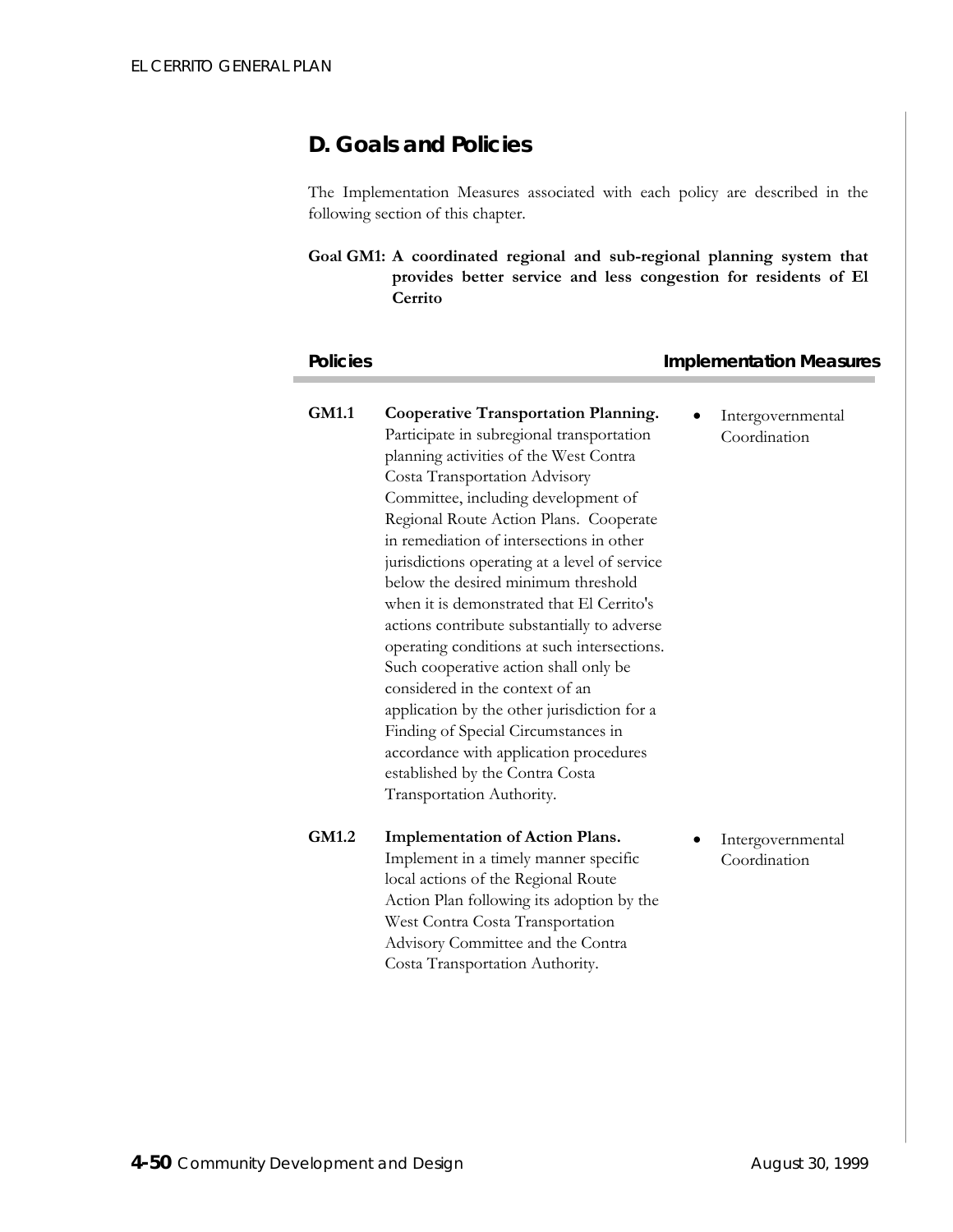- **GM1.3 Conflict Resolution Services.** Seek the services of the Contra Costa Transportation authority's conflict resolution process when needed to resolve disputes with other jurisdictions related to the development and implementation of Actions Plans and other programs described in the Growth Management Element.
- Intergovernmental Coordination

### **Goal GM2: Compliance with applicable level of service standards.**

- **GM2.1 Application of Standards.** Strive to maintain the minimum V/C performance standard for each signalized intersection as described in Table 4-4. Level of Service Standards are considered to be met if measurement of actual conditions at the intersection indicates that operations are equal too or better than the specified minimum performance standard, or if El Cerrito's Capital Improvement Program includes projects which, when constructed, will result in performance better than or equal to the specified minimum standard.
- Capital Improvements Program
- Development Regulations (zoning)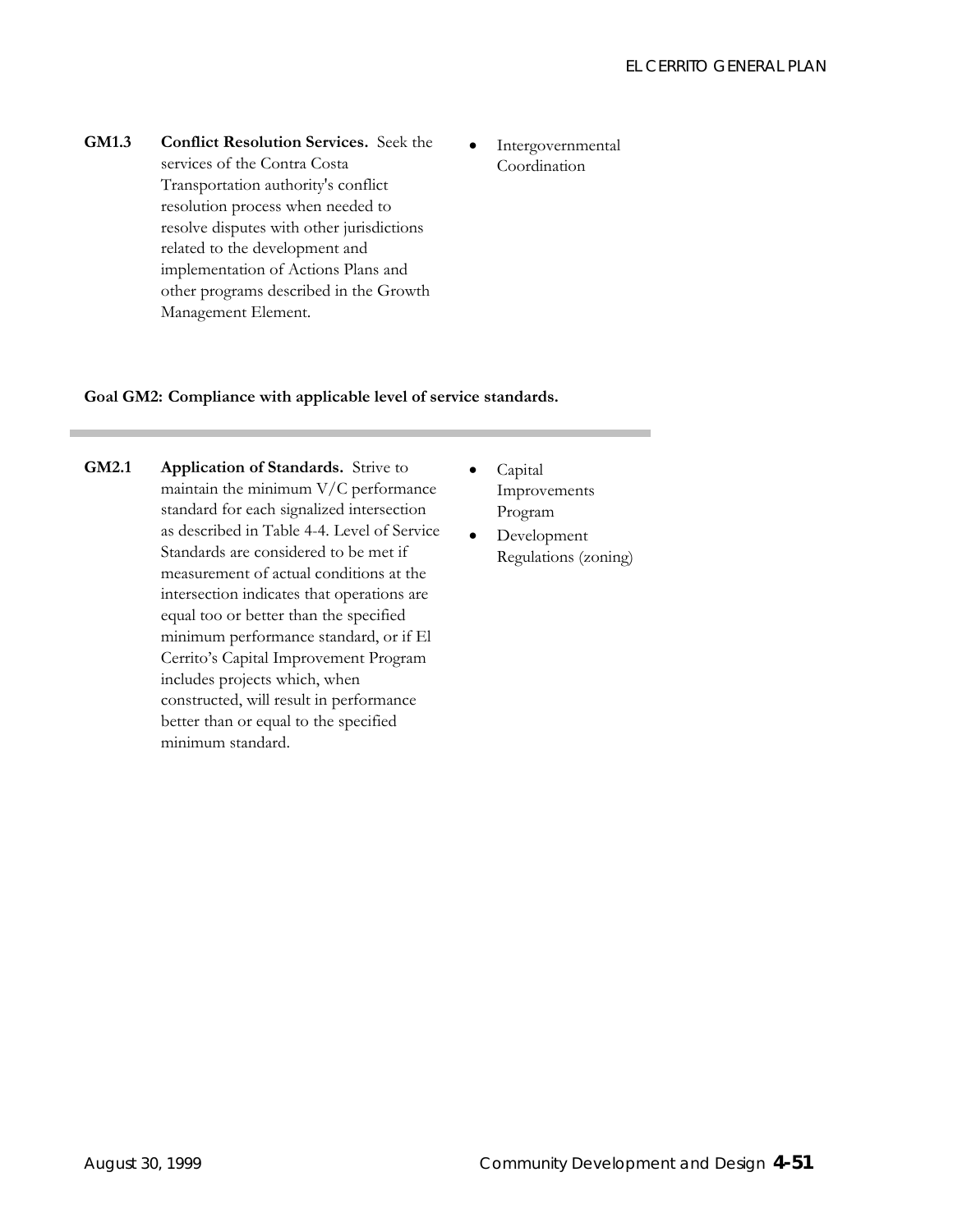**GM2.2 Achieving Level of Service Standards.**  Consider amendments to the General Plan Land Use Element or Map, Zoning Ordinance, or other relevant plans and policies to alter land use intensity or vehicle trip activity so that any Basic Route signalized intersection which does not meet the minimum service level standard in Policy GM2.2 can be brought into compliance with said standard.

> Alternately, consider amendments to the Capital Improvement Program or other relevant programs and policies which will improve the capacity or efficiency of intersections not meeting the service standards through physical construction and improvements.

**GM2.3 Findings of Special Circumstances.**  Consider requesting from the Contra Costa Transportation Authority a Finding of Special Circumstances for any Basic Route signalized intersection that may not meet level of service standards as described in Policy GM2.1 when it can be demonstrated that the amendments described in Policy GM2.2 are infeasible

> mitigation measures to achieve the minimum service levels and describe the findings upon which these alternatives

were deemed infeasible.

under the Authority's prescribed criteria. Prior to initiating the request, the City will evaluate policy options and changes, alternative standards, and proposed

- Development Regulations (zoning)
- Capital Improvements Program

**Intergovernmental** Coordination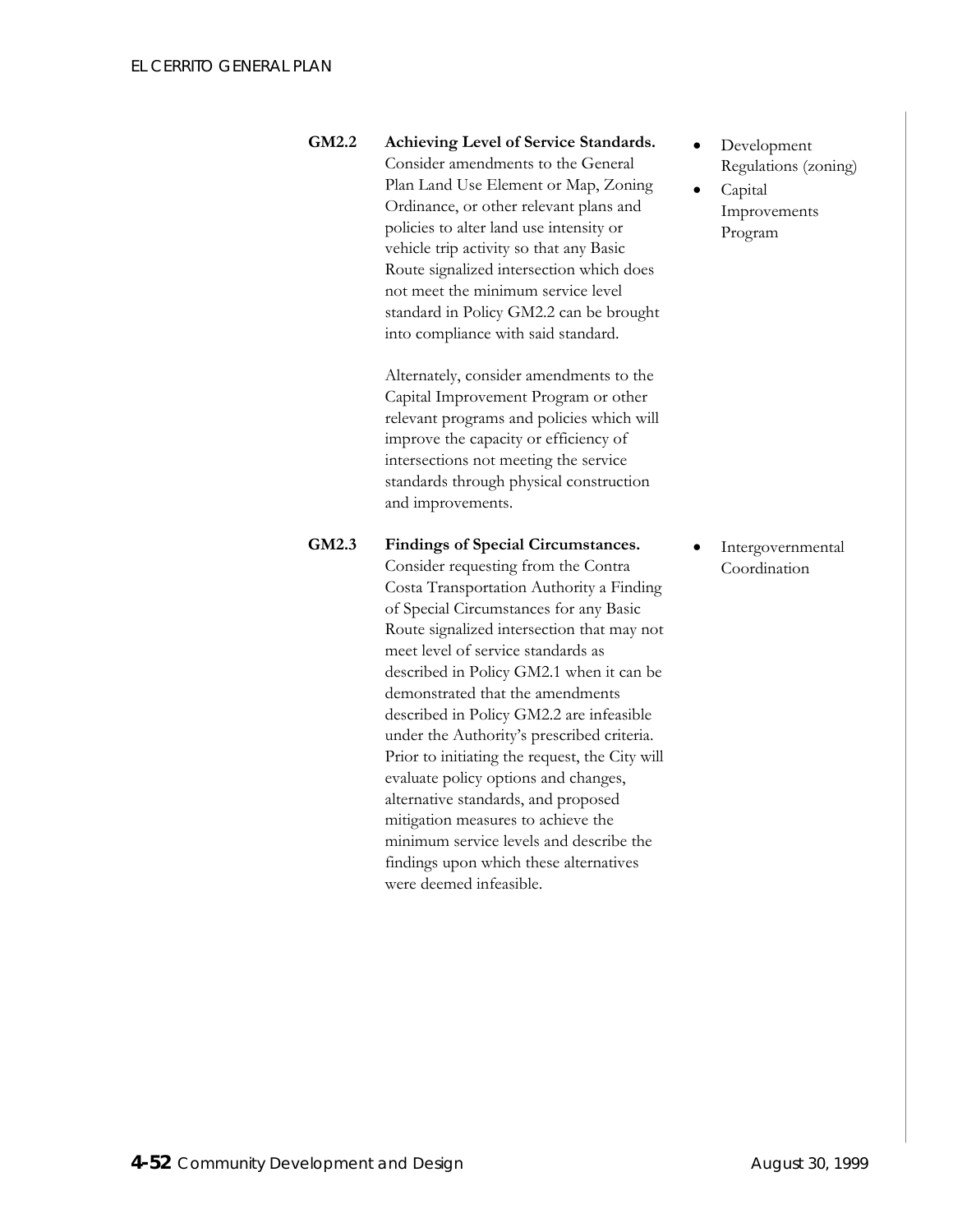### **Goal GM3: Timely review of projects that are heavy traffic generators.**

- **GM3.1 Traffic Impact Study.** Conduct a traffic impact study consistent with CCTA Technical Guidelines as part of the application review process for development proposals estimated to generate over 100 peak-hour vehicle trips.
- **GM3.2 Finding of Consistency with Standards.** Demonstrate that development proposals that generate over 100 peak-hour vehicle trips in the peak direction are consistent with the Level of Service Standards stated in Policy GM2.2, and the West Contra Costa Action Plan for Regional Routes prior to approval. Findings of Consistency may be made if a traffic impact analysis demonstrates that the project will not erode the minimum service standards at any Basic Route signalized intersection unless:
	- (1). Projects included in the City's Capital Improvement Program or Street Improvement Program will result in attainment of the desired standard and fully or partially offset the traffic impacts of the project; or
	- (2). Findings of Special Circumstances, including appropriate mitigation measures, have been adopted by the City of El Cerrito and the CCTA.
- **GM3.3 Transportation Demand Management Ordinance.** Adopt and implement a Transportation Demand Management (TDM) Ordinance.
- Development Regulations (zoning)
- Development Regulations (zoning)
- **Intergovernmental** Coordination

**Transportation** Demand Management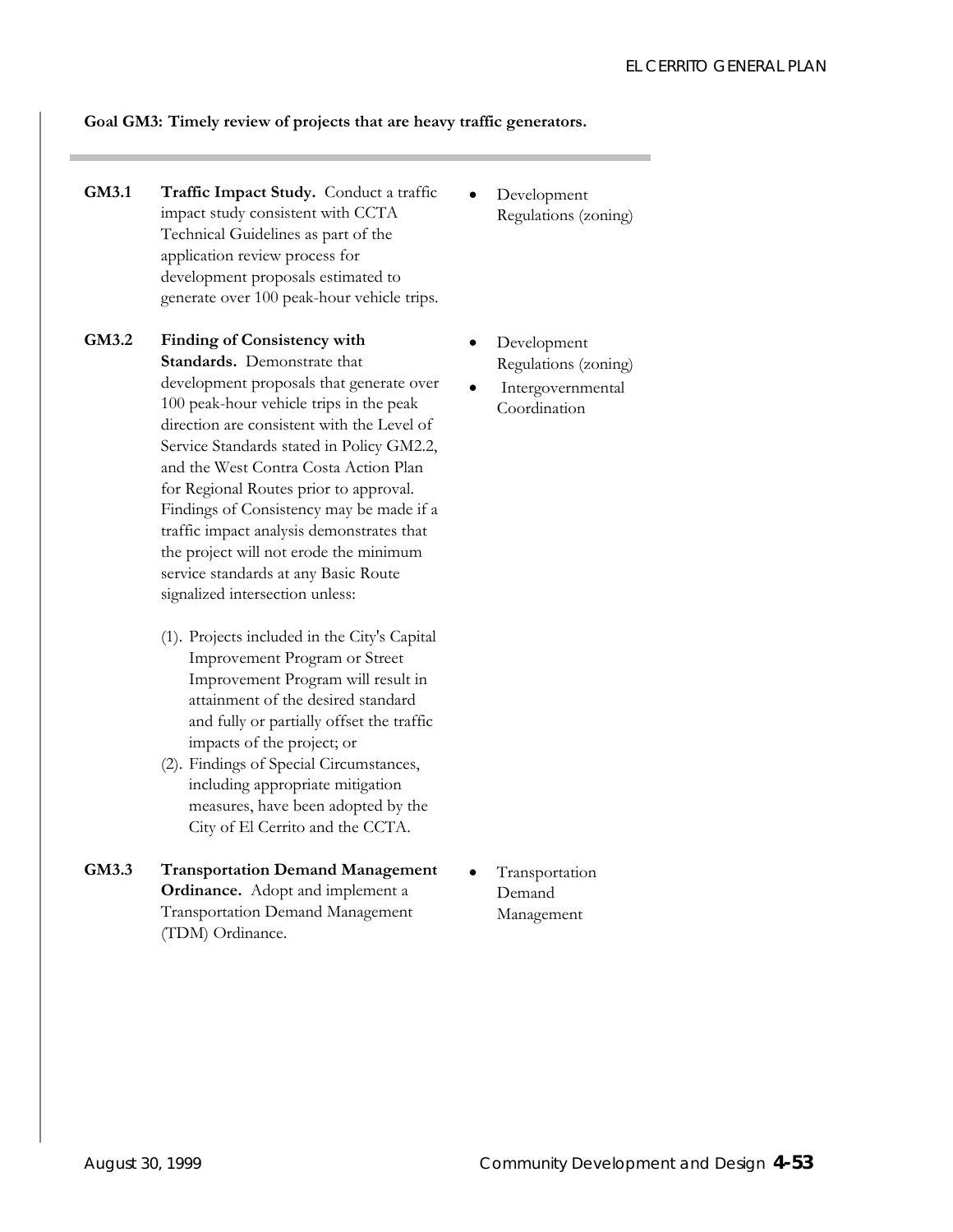- **Goal GM4: Effective community-wide programs to reduce traffic impacts of new projects.**
- **GM4.1 Local Development Mitigation Program – Transportation.** Adopt and implement a development mitigation program requiring developers to pay the costs necessary to mitigate impacts of their projects on the local and regional transportation system.
- **GM4.2 Local Street Maintenance and Improvement Funds.** Support projects intended to meet or maintain Level of Service standards, to implement Action Plans for Regional Routes, and to provide mitigation for intersections Subject to Findings of Special Circumstances through Local Street Improvement and Maintenance Funds allocated by the Contra Costa Transportation Authority. Revenue from this source shall not replace private developer exactions pursuant to Policy GM4.1 for transportation projects necessary to meet or maintain minimum service standards challenged by new growth.
- **GM4.3 Capital Improvement Program.**  Identify in the City's Capital Improvement Program funding sources, as well as intended phasing, for projects necessary to maintain and improve traffic operations.

**GM4.4 Compliance Reporting.** Complete and

submit the required compliance checklist materials required periodically by the Contra Costa Transportation Authority.

• Capital Improvements Program

• Traffic Impact Fee

**Intergovernmental** Coordination

Improvements Program

• Capital

• Intergovernmental Coordination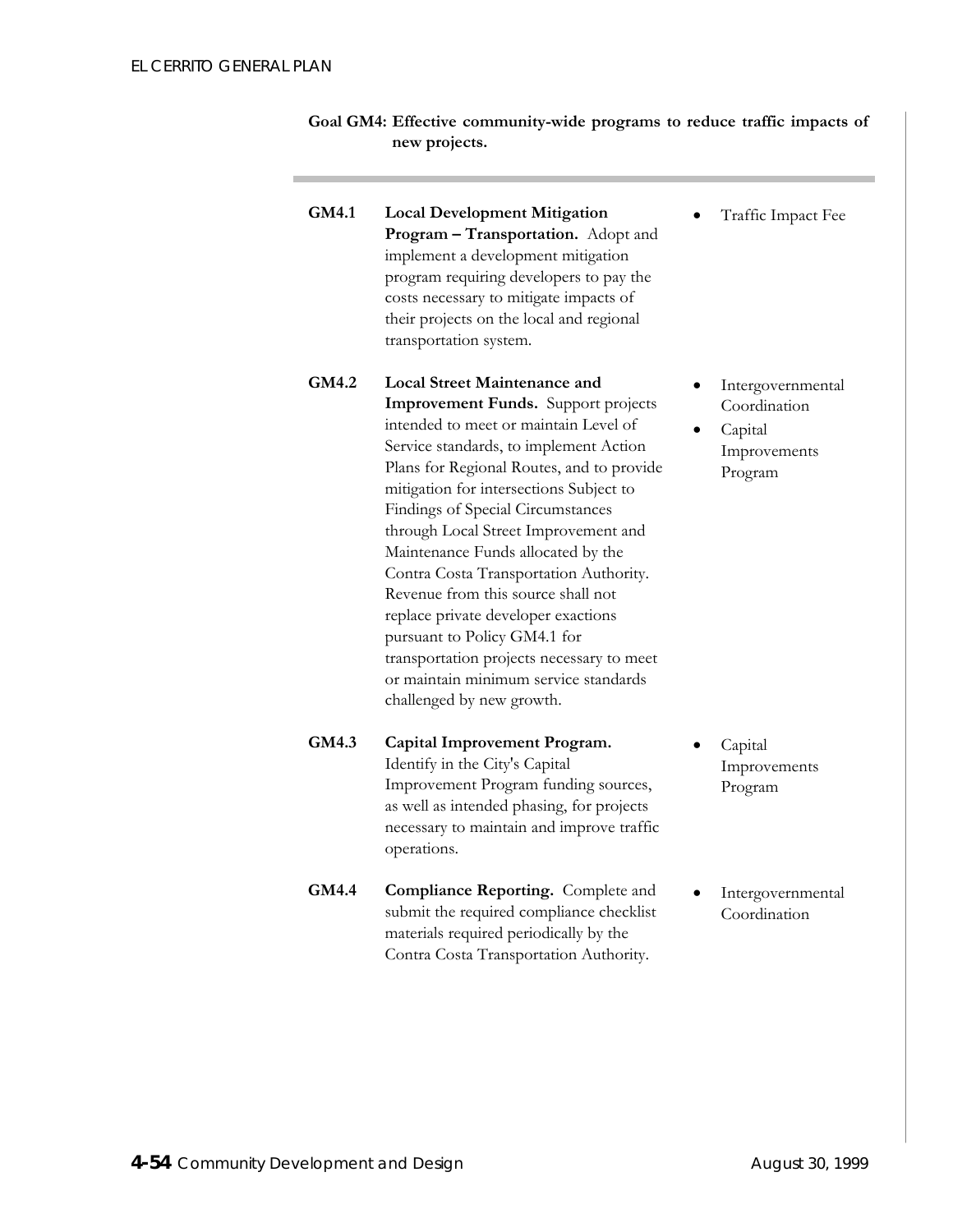### **Goal GM5: An effective system of providing urban services.**

- **GM5.1 Local Development Mitigation Program – Services.** Adopt and implement a development mitigation program requiring developers to pay the costs necessary to offset impacts of their projects on the local police, fire and park service system. Ensure that the local development review process includes consultation with contact agencies supplying domestic water, sanitary sewage and flood control service so that cost impacts are identified and appropriate mitigations included on a cooperative basis.
- **GM5.2 Performance Standard Review.** As part of the City's development review process, or through the local CEQA review procedure for defined projects, evaluate the impact of the project upon public services and make findings appropriate to project approval under the following circumstances
	- (1) Performance standards will be maintained following project occupancy;
	- (2) Mitigation measures have been incorporated in project approval documents sufficient to maintain designated service standards; or
	- (3) Capital improvements sponsored by El Cerrito or the affected special purpose agency will ensure that designated service standards are maintained.

• Public Facilities Fee

- Development Review
- CEQA Review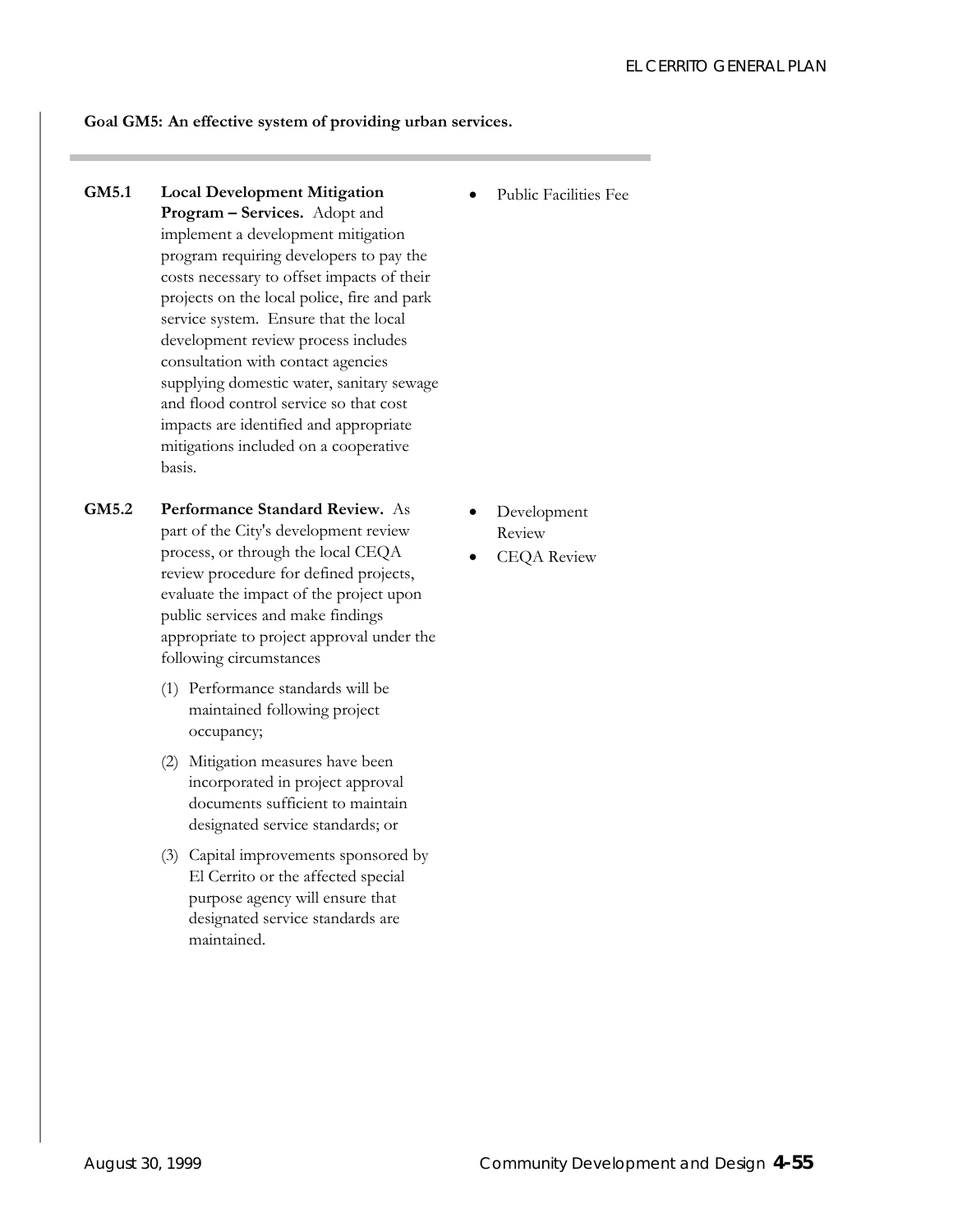**GM5.3 Capital Improvement Program.**  Identify in the City's Capital Improvement Program funding sources, as well as intended phasing, for projects

necessary to maintain police, fire and park service standards. Encourage outside agencies providing vital services to El Cerrito to maintain adequate funding and long-range facility planning activity to adequately anticipate future demands of growth and the life-cycle/replacement of equipment and infrastructure.

### **GM5.4 Contributions to Improvement.**

Require new development to contribute to or participate in the improvement of public services according to the demand generated by the project occupants and users.

- Capital Improvements Program
- Intergovernmental Coordination

- Public Facilities Fee
- CEQA Review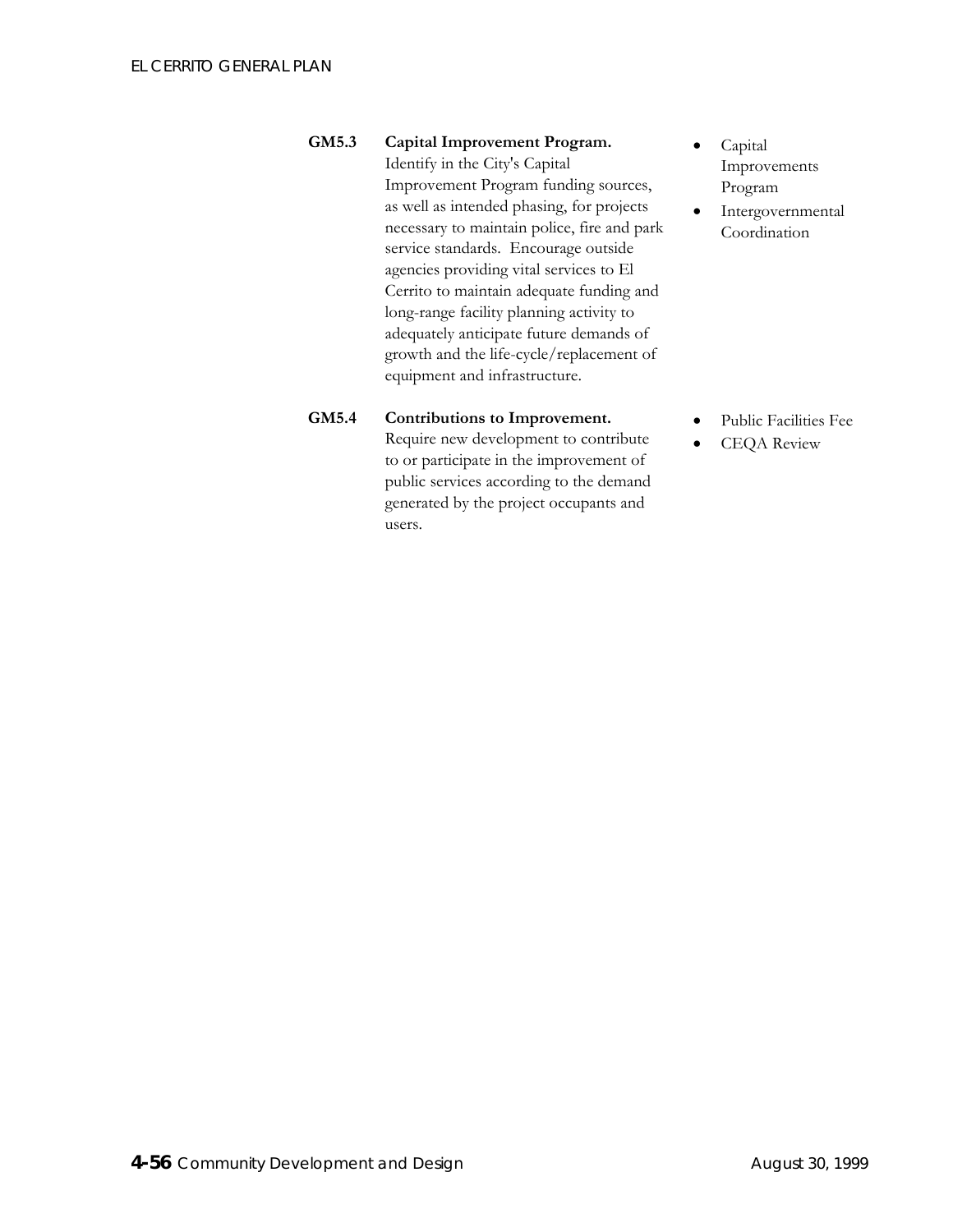# **IMPLEMENTATION**

The following is a summary of the major tools available to the City for implementation of the policies in this chapter, Community Development and Design.

### **. r 1 Beautification P ogram**

A city beautification program is excellent way to increase public awareness and participation in creating good design and quality spaces. City beautification programs can take many forms and involve both the public and private sectors. They can include; design awards for building design and landscaping, yard maintenance; landscape planting programs such as flower planting, street tree planting; and, public art projects or other civic improvement programs. They may also include the development of public scenic turnouts, rest stops, and overlooks to take advantage of views and vistas from the hillsides. Many city beautification programs are sponsored jointly by the city government and local civic organizations to promote civic pride while enhancing the physical appearance.

# **2. Building Code**

El Cerrito should consider adopting amendments to the Building Code that promote energy and better uses of natural resources. This could be the part of the charge to a citizen task force that looks into possible ways of encouraging El Cerrito to agree upon and adhere to applicable principles of sustainable development.

# **3. Capital Improvement Program**

The Capital Improvement Program (CIP) is a compilation of the capital improvements planned for construction over the next five years in El Cerrito. It includes cost estimates, the phasing of specific improvements and associated costs and methods with which specific improvements will be financed. The City should continue to conduct annual reviews of the CIP and add money for transportation, infrastructure, and public facility improvements as funding sources are identified. The CIP also provides the basis for planning for and funding of a civic center and other community facilities.

# **4. CEQA Review**

The City should ensure that the CEQA review process identifies impacts of new development upon the transportation system, utilities, and public facilities.

# **5. City Entry Design Program**

The City can sponsor the design and construction of entry monuments and other landscape improvement projects to improve the appearance of city streets. These landscape improvement projects can also be developed in cooperation with civic organizations or sponsored by local business to create new entry signs, monuments, and landmarks at major entry points to El Cerrito.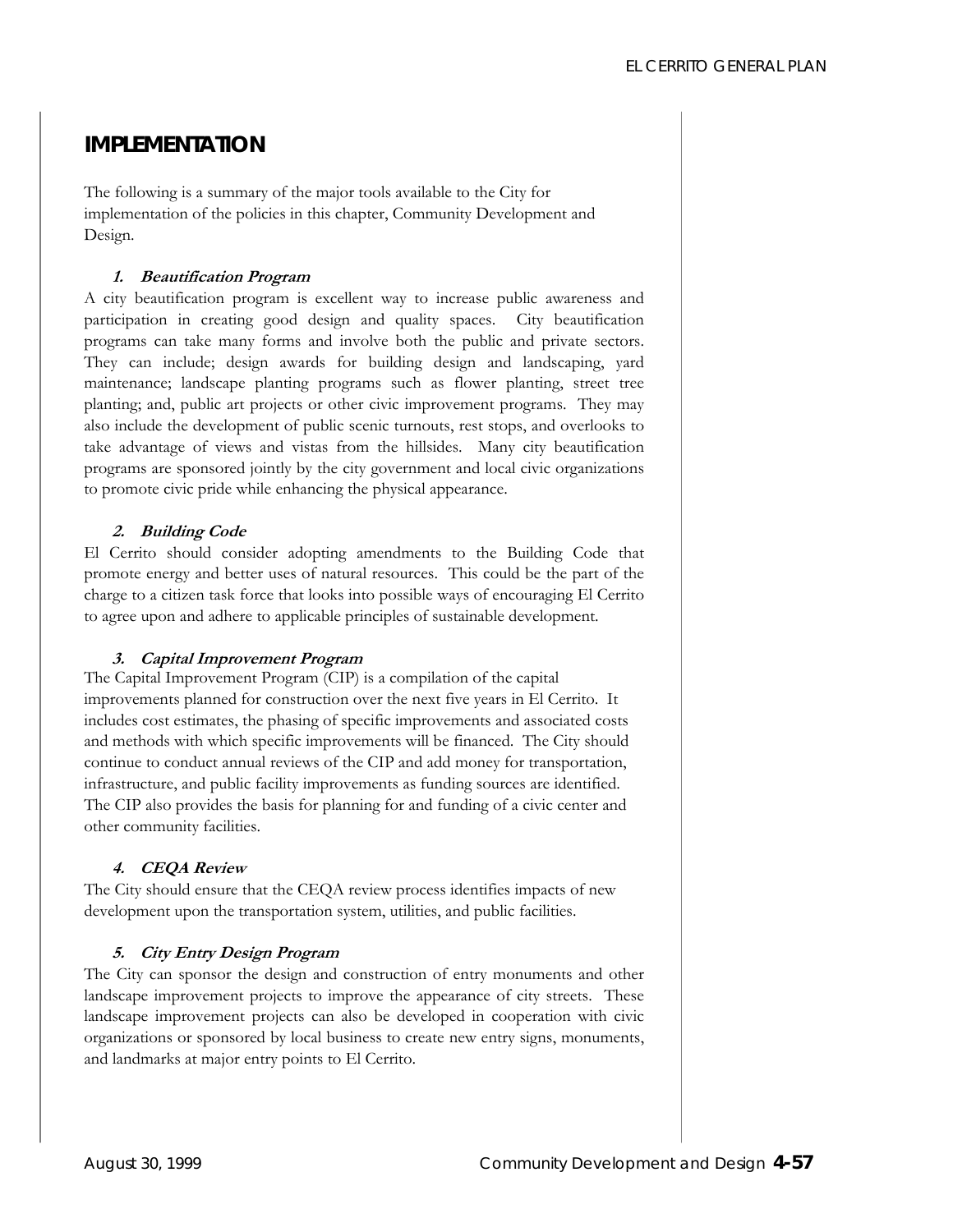### **6. Creek Restoration**

The City may contribute through its storm drainage improvement program, or seek funding from other agencies or private sources, to restore various segments to creeks or other streets (on surface or through removal of pipes) and restoration of riparian habitats.

### **7. Design Guidelines**

Design guidelines are a tool for ensuring that development is compatible with the surrounding area and that it functions well for the community. To the extent possible, the guidelines should be specific: guidelines that are quantifiable should be considered for incorporation into the development regulations.

### **8. Development Incentives**

Providing development incentives to developers and property owners can influence good community design. Development incentives can be in the form of density and development intensity bonuses, reduced development standards (i.e., reductions in parking requirements, height restrictions, setbacks, etc.). Incentives may be granted where they promote closer adherence to City objectives by providing desirable features, such as exceptional design, creative design of off-street parking, enhancements to public amenities, environmental benefits, such as creek restoration, and similar benefits to the community.

### **9. Development Regulations (zoning)**

The development regulations, primarily the zoning regulations and subdivision ordinance, provide the standards for development, prescribe allowable uses, contain specific incentive provisions, and include other standards and procedures related to approval of development projects.

### **10. Development Review**

The development review process includes discretionary review by the Planning Commission and the Design Review Board, based on consideration of General Plan objectives and policies, and criteria established by the zoning and subdivision ordinances and other city regulations and adopted guidelines. Most discretionary actions are subject to the requirements of the California Environmental Quality Act (CEQA). The development review process also includes administrative review of projects to verify compliance with Planning Commission and Design Review Board requirements, as well as standards set by the City through adoption of building and fire codes, engineering standards, and other regulations and ordinances. Development review should be used to assess the impact of new development on the demand for transportation and public facility improvements and to implement mitigation measures and other mechanisms to help finance needed improvements.

### **11. Economic Development Strategy**

The city should maintain a strategy to retain and attract businesses. This strategy should be reviewed frequently to ensure that it reflects current economic and business trends and makes use of the city's advantages as a business location. The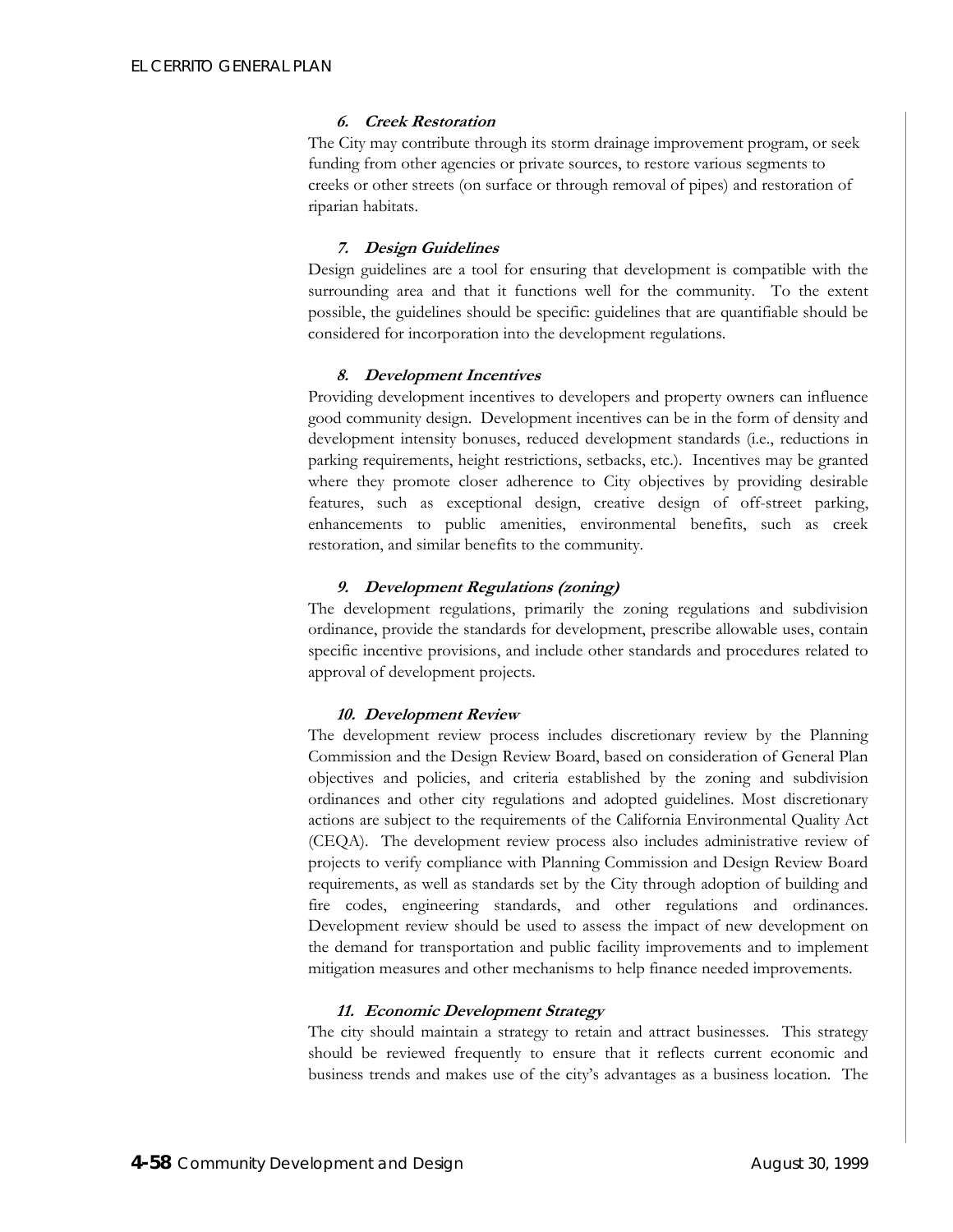city staff, elected officials, and business organizations should then actively market the city as a location for desirable types of businesses.

### **12. Fiscal Impact Assessment**

The City should consider development of a fiscal impact assessment process that would identify the economic and fiscal impacts of new development projects. The process should establish size thresholds that trigger the assessment, integrate the assessment with CEQA review, and ensure that the fiscal impact assessment is not an undue burden on economic development of the City. Also see Implementation Measures in Chapter 6 on a Public Facilities Fee and Traffic Impact Fee.

### **13. General Plan Consistency Review**

Review all public projects for consistency with the General Plan as early as possible in order to minimize wasted effort on projects deemed not to be in conformance.

### **14. Grant Funds**

The City should determine whether grant funds are available from federal or state sources for restoring creeks, preparing design guidelines to reduce crime, and developing guidelines for pedestrian friendly areas near either or both BART stations.

### **t 15. His orical Inventory and Designation**

The City should initiate, or work with a local civic group to initiate, an inventory of structures or sites that may have architectural, historical, archeological, or cultural significance to the community. The City should then consider action to list the most significant structures or sites on the California Register of Historical Resources and the National Register of Historic Places.

#### **16. Housing Program**

The city's housing program consists of those actions necessary to achieve the policies of the General Plan and the goals of the Housing Element. The housing program should monitor progress toward achieving goals to ensure that suitable land and incentives are available. The housing program also includes the responsibilities of the Redevelopment Agency to support affordable housing goals.

### 17. Intergovernmental Coordination

The City should coordinate with adjacent jurisdictions, the Metropolitan Transportation Commission, Contra Costa County, AC Transit, BART, Caltrans, and other applicable agencies. The Contra Costa County Transportation Authority (CCTA) West County Action Plan for Routes of Regional Significance (12/9/94) defines a regional vision for Hercules, Pinole, San Pablo, Richmond, and El Cerrito. This document defines many of the City's positions with respect to regional transportation improvements. Some of the key Action Plan items are:

Support inclusion of the West County BART extension in the MTC Track 2 Regional Transportation Plan (RTP) project lists.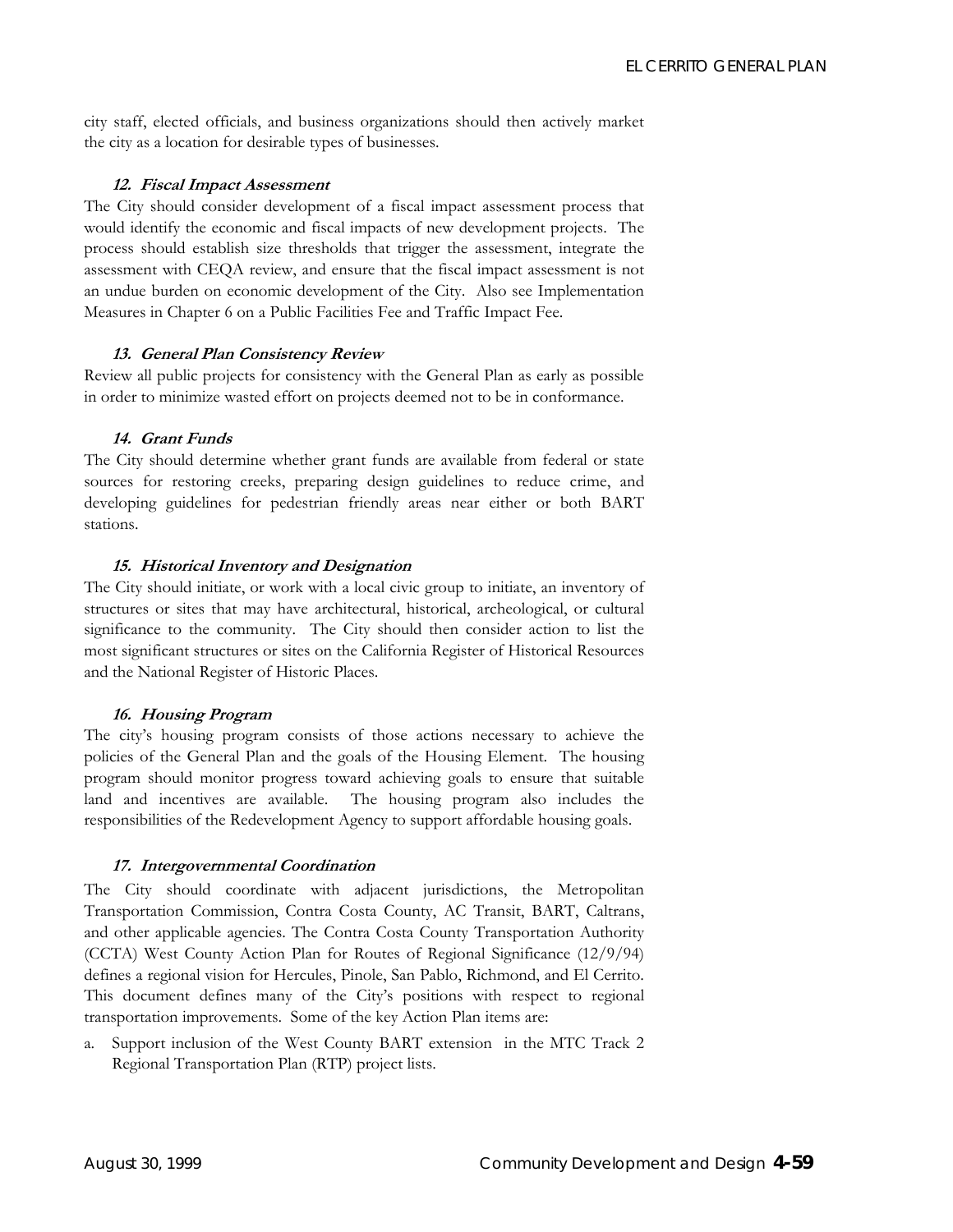- b. Pursue every opportunity to speed the funding and construction of the West County BART extension to Crockett.
- c. Expand efforts urging MTC to determine the best express transit system(s) for the Interstate 80 corridor and, based on the results of the MTC study, encourage timely implementation of planned transit capital and service improvements.
- d. Promote Carquinez Bridge alternatives that will achieve mainline metering of Interstate 80 into West Contra Costa County.
- e. Support efforts by Caltrans, CCTA, and MTC to tailor capacity of the Carquinez Bridge improvements to downstream capacity.
- f. Support efforts by AC Transit to study the feasibility of bus rapid transit treatments along San Pablo Avenue.
- g. Support mixed-use development, high employment commercial, and higherdensity residential development in transit corridors and near BART stations.
- h. Consider additional transit mitigation alternatives, as appropriate, in future Action Plan Deficiency Strategies.

In addition to, and in support of, these regional key items, the following are City of El Cerrito interagency coordination positions:

- a. As opportunities present themselves, improve freeway access to El Cerrito, particularly around the Del Norte area and at the Central Avenue interchange.
- b. Oppose transportation projects that would diminish access to Interstate 80 from El Cerrito.
- c. Oppose capacity enhancements to San Pablo Avenue except when the improvements serve local traffic and do not compromise bus, pedestrian and bicycle travel.
- d. Support physical enhancements to San Pablo Avenue to make it a transit and pedestrian friendly multi-modal street.

In addition to the above, the City should work with Caltrans to install adequate highway landscaping improvements along I-80.

### **18. Joint Watershed Goals**

In 1995 the cities of El Cerrito, Albany, Berkeley and Richmond, the East Bay Regional Park district, and the University of California at Berkeley, endorsed a goals statement expressing mutual intentions to restore creeks to natural conditions, to make use of creek corridors for pedestrian and bicycle transportation purposes, to assure adequate flow of freshwater for nourishment of creeks, and to promote public awareness of the value of healthy watersheds. The statement includes a mutual agreement to seek opportunities for grants and other cooperative efforts.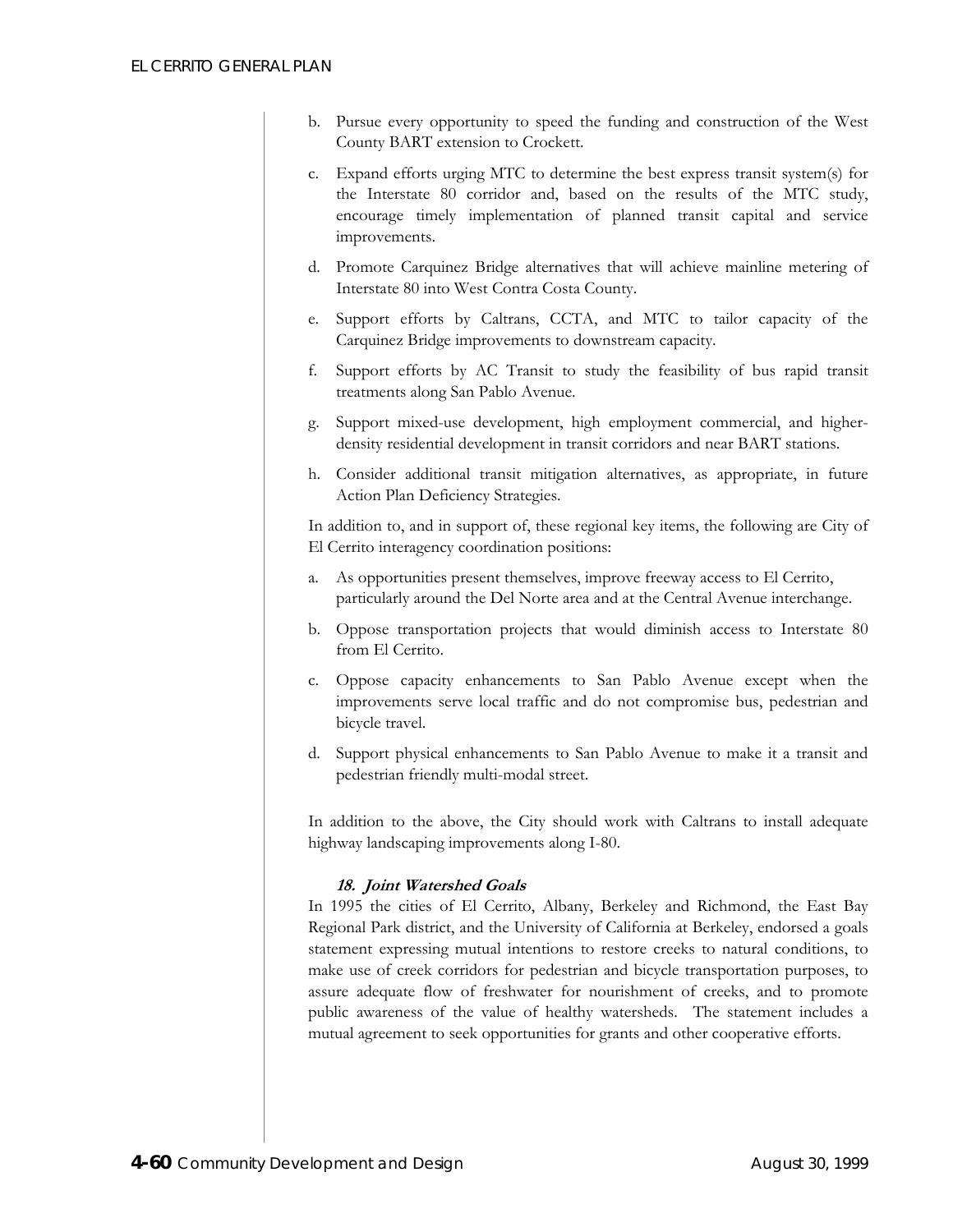#### **19. Parking Districts**

Parking districts can be formed by local property owners to help finance needed parking in impacted commercial areas. Parking districts provide for centralized parking lots and parking structures that allow participants to build and rehabilitate existing buildings at a higher intensity of development.

### **20. Public Facilities Fee**

The City should consider adopting a citywide public facilities impact fee ordinance, under the requirements of the applicable laws, to fund new community and public facilities, including public safety facilities, required to serve new residents and employees in the City.

### **21. Redevelopment Program**

In support of its economic development strategy the City may choose to use the authority of its Redevelopment Agency in attracting and retaining business and other activities, and in providing supportive public improvements.

### **22. Sign Ordinance**

The sign ordinance is tool to regulate the appearance, size, and location of signs in the City of El Cerrito. Well-designed signs contribute to the overall visual quality of the built environment by reducing clutter as well as helping in way-finding and locating business and other activities.

### **23. Special Districts**

Special districts can be formed by local property owner to help finance desired neighborhood improvements including street lighting, streetscape enhancements, and landscaping improvements.

### **24. Specific Plans**

Certain areas of the city need to be planned comprehensively, but in more detail than can be done in a general plan. A specific plan can integrate land use, design, transportation, utilities and other issues into an action strategy. Areas to be considered for a specific plan include the Midtown area along San Pablo Avenue, extending from south of Moeser to north of Manila Avenue, and the Del Norte BART station area. A specific plan for the El Cerrito Plaza area, including the BART station and the area along San Pablo Avenue between Fairmount and Central avenues, should be prepared to provide overall direction during the next 20 years.

#### **25. Street Tree Program**

A citywide street tree planting program can dramatically enhance neighborhood streets, increase property values, and improve the overall appearance of the city. The city should continue its street tree planting program by offering free street trees to any resident or business in the City.

### **26. Streetscape Improvement Program**

Many of the commercial streets in El Cerrito can be improved with a concerted effort to provide new improvements to make the right-of-way more attractive and